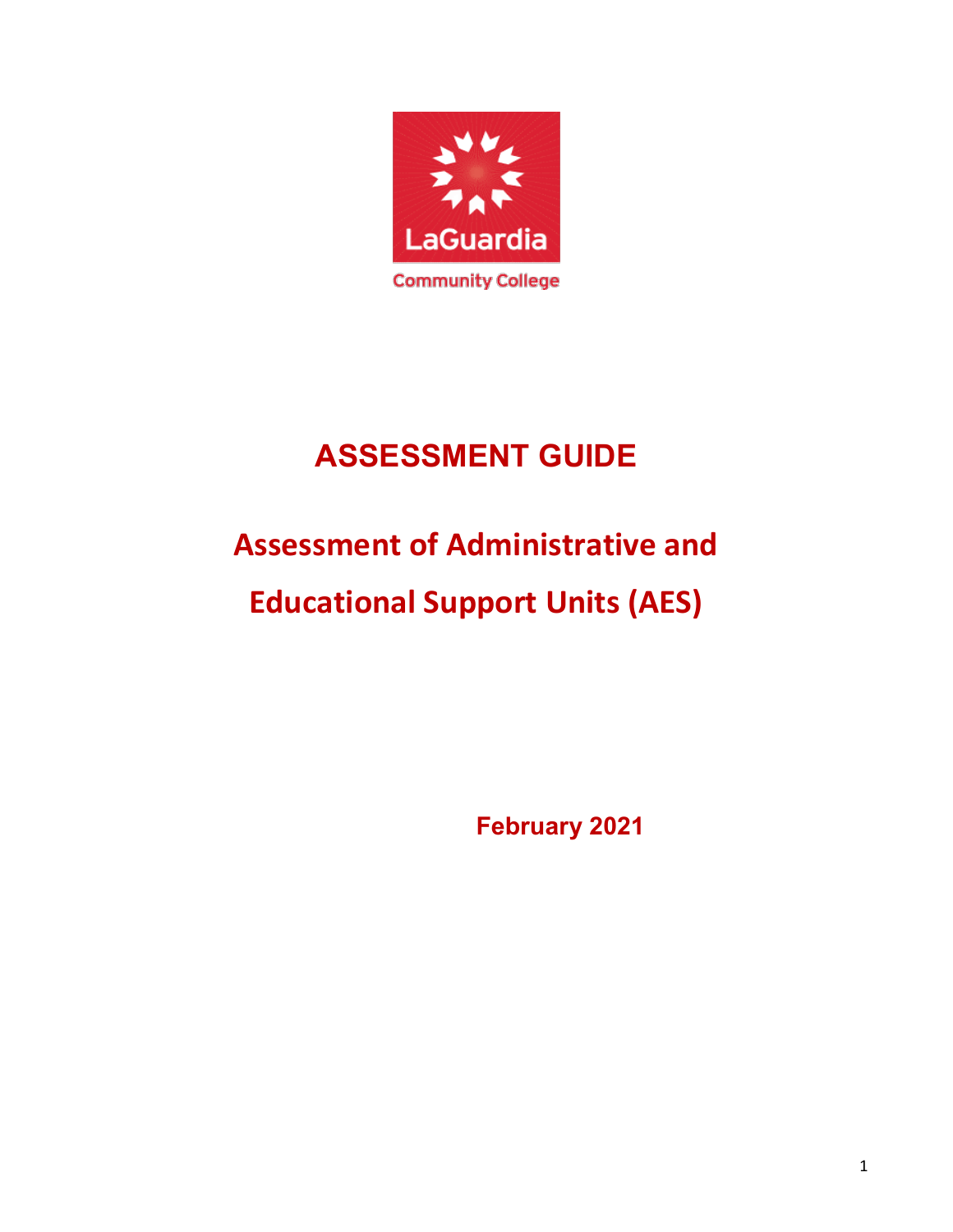# **Table of Contents**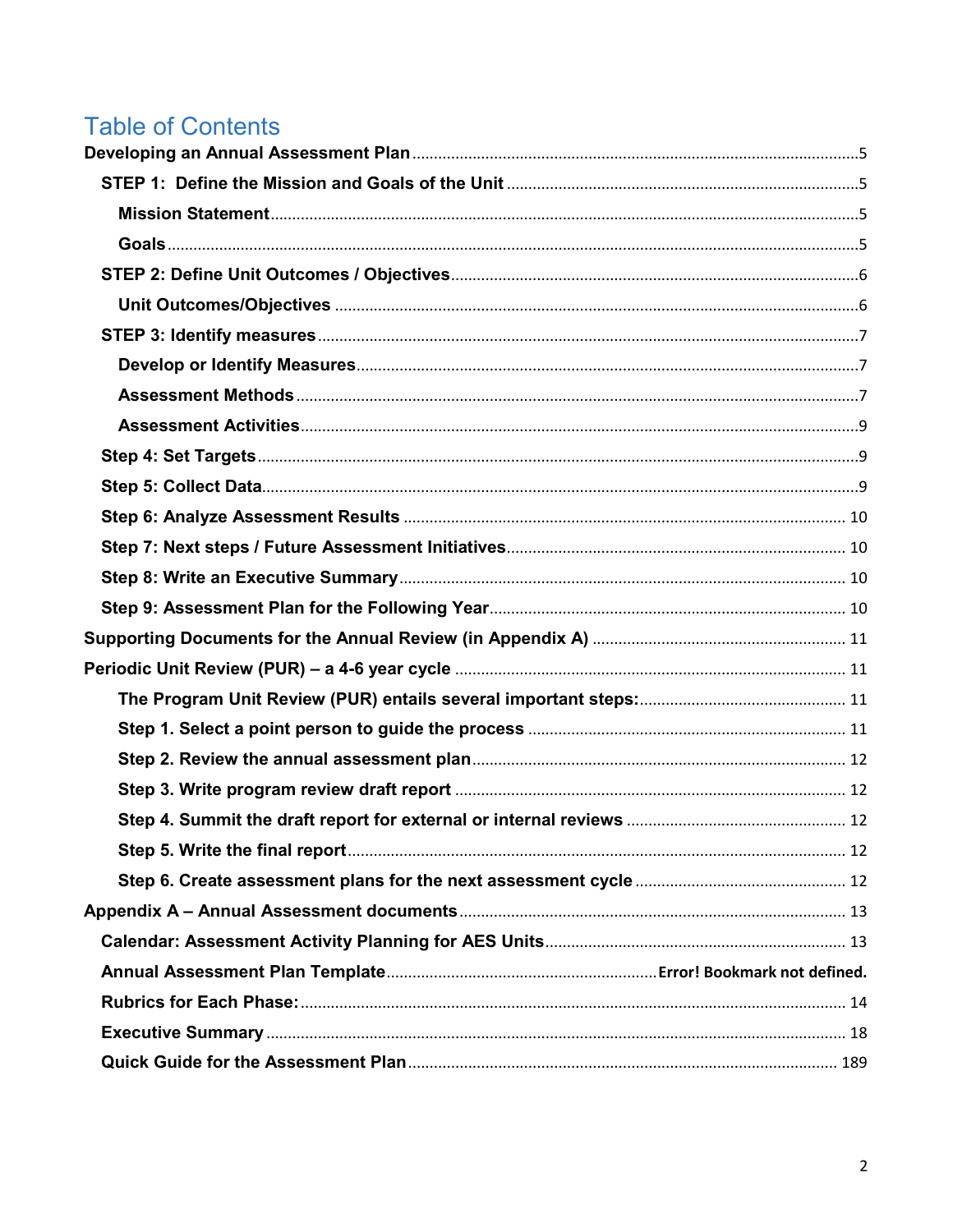# **Assessment of Administrative and Educational Support Units (AES)**

Assessment is about continuous improvement and making evidence-based decisions; its ultimate purpose is to ensure LaGuardia provides quality programs and services. By utilizing systematic and ongoing processes of gathering, analyzing and using information from various sources, the College strives to improve student support services and student learning. The planning and assessment of academic and non-academic programs and units is the cornerstone of the College's systematic process of ensuring effectiveness and fostering continuous, incremental improvement in all areas.

The assessment of the AES units supports institutional effectiveness by demonstrating the degree to which the College is achieving its mission through ongoing assessment and continuous improvement, as evidenced by annually tracking the progress made in achieving institutional and program level goals, assessing the attainment of the College strategic goals, the student learning and program level goals, and evaluating the quality of programs and services. Each of these processes is not only critical for assessing continual improvement, but also conforms to the expectations of the Middle States Commission on Higher Education (MSCHE) assessment and planning standards.

The AES assessment process involves both annual assessment plans and Periodic Unit Reviews which build on the annual results and analyses.

For planning annual assessments, AES units should define their mission, establish goals, and determine how to measure objectives associated with those goals. In annual reports, AES units assess the data collected to determine the success of their initiatives. Units provide evidence of actual improvement of their processes or outcomes based on analysis of the results. Units also can assess student learning outcomes (SLOs), in their workshops and seminars. Based on the results, the unit may re-assess its goals or objectives for the following academic calendar year.

The Periodic Unit Review (PUR) should be considered as the Unit's Self-Study. It is more comprehensive and systematic than the annual reviews. Periodic Unit Reviews examine the capacity, processes, and outcomes of a Unit over a period of time (every 4-6 years). They are opportunities to evaluate the Unit's service quality and effectiveness and to support continuous improvement.

Both annual assessments and Periodic Unit Reviews ensure that key processes meet the needs and expectations of students, parents, employers, faculty, and other stakeholders in student success at the College.

The table below provides a summary of the units by divisions, and a calendar for both the annual assessments and Periodic Unit Reviews at LaGuardia. While not all units start their assessment process in the same year, the majority adopted a systematic assessment process in 2018-19, and started submitting their annual assessment plans in 2019-20. Five units also submitted 2018-19 assessment plans.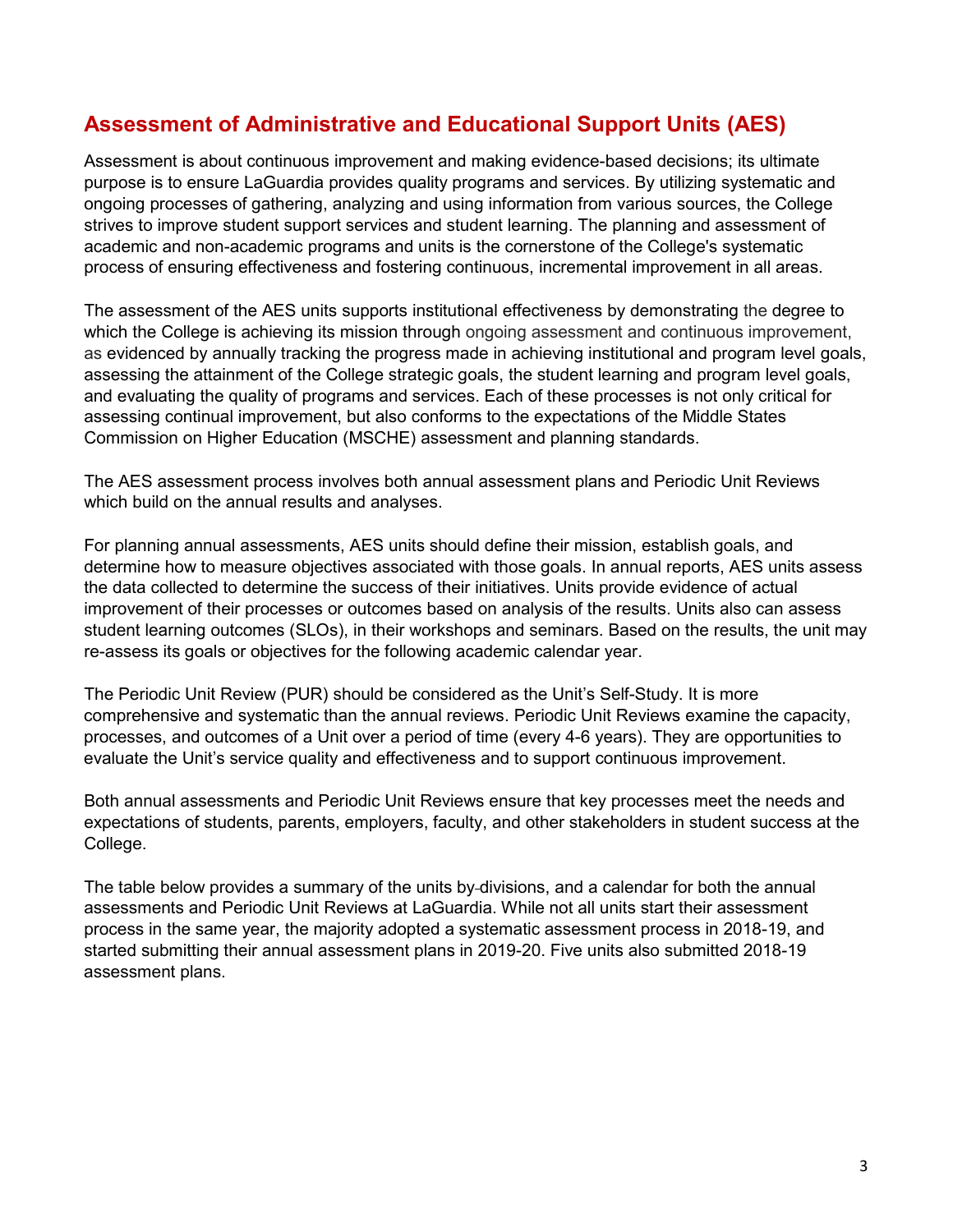### **LaGuardia Community College, City University of New York Administrative & Education Support (AES) Units Assessment Schedule**

|                                                     | <b>Annual Assessment Plans (X)</b> |                           |                                             |   |   |                  |                  |
|-----------------------------------------------------|------------------------------------|---------------------------|---------------------------------------------|---|---|------------------|------------------|
| <b>Programs/Services</b>                            |                                    |                           | Periodic Unit Reviews (4-6 years cycle) (P) |   |   |                  |                  |
| <b>Division of Academic Affairs</b>                 | 2018-19                            |                           | 2019-20 2020-21 2021-22 2022-23 2023-24     |   |   |                  | 2024-25          |
| 1 - Pre-College Programs                            |                                    | $\boldsymbol{\mathsf{x}}$ | X                                           | X | X | $\boldsymbol{x}$ | p                |
| 2 - Center for Teaching and Learning                | $\boldsymbol{x}$                   | X                         | X                                           | x | p | X                | x                |
| 3 - Writing Center                                  |                                    | X                         | X                                           | X | X | X                | p                |
| 4 - LaGuardia Performing Arts Center (LPAC)         |                                    | x                         | X                                           | x | x | р                | x                |
| 5 - Institutional Research and Assessment           |                                    | X                         | X                                           | X | X | р                | x                |
| 6 - Registrar                                       |                                    | x                         | x                                           | x | x | x                | p                |
| <b>Division of Adult and Continuing Education</b>   |                                    |                           |                                             |   |   |                  |                  |
| 7 - Pre-College Academic Programs                   |                                    | $\boldsymbol{x}$          | X                                           | X | X | p                | $\boldsymbol{x}$ |
| 8 - Administration and Finance                      |                                    | X                         | X                                           | x | x | р                | X                |
| 9 - Business and Entrepreneur Services              |                                    | X                         | X                                           | x | X | p                | X                |
| 10 - Workforce Development                          |                                    | x                         | x                                           | x | x | р                | X                |
|                                                     |                                    |                           |                                             |   |   |                  |                  |
| <b>Division of Student Affairs</b>                  |                                    |                           |                                             |   |   |                  |                  |
| <b>Enrollment Management Services</b>               |                                    |                           |                                             |   |   |                  |                  |
| 11 - Students' Rights and Responsibilities          |                                    | $\mathbf{x}$              | $\boldsymbol{x}$                            | x | X | X                | p                |
| 12 - Student Information Center/Conversion Team     |                                    | X                         | X                                           | x | x | x                | р                |
| <b>Access and Achievement</b>                       |                                    |                           |                                             |   |   |                  |                  |
| 13 - Admissions                                     | X                                  | $\boldsymbol{x}$          | X                                           | X | p | X                | X                |
| 14 - Testing Services                               |                                    | X                         | x                                           | x | x | р                | x                |
| 15 - Financial Aid                                  | $\pmb{\times}$                     | X                         | X                                           | x | p | X                | X                |
| <b>Progress and Completion</b>                      |                                    |                           |                                             |   |   |                  |                  |
| 16 - Student Advising Services                      |                                    | $\pmb{\times}$            | $\boldsymbol{x}$                            | X | X | X                | p                |
| 17 - Center for Career & Professional Development   |                                    | X                         | X                                           | x | x | р                | x                |
| <b>18 - Transfer Services</b>                       |                                    | X                         | X                                           | x | X | р                | X                |
| <b>Student Engagement</b>                           |                                    |                           |                                             |   |   |                  |                  |
| 19 - Early Childhood Learning Center                |                                    | X                         | X                                           | x | X | X                | p                |
| 20 - Office of Health and Wellness Services and OSD |                                    | X                         | X                                           | x | x | р                | x                |
| 21 - Campus Life/Recreation                         |                                    | X                         | X                                           | X | X | p                | X                |
| <b>Division of Administration</b>                   |                                    |                           |                                             |   |   |                  |                  |
| 22 - Human Resources                                |                                    | X                         | X                                           | X | X | p                | X                |
| 23 - Finance and Business Office                    | х                                  | X                         | X                                           | x | P | x                | X                |
| 24 - Facilities Management and Planning             |                                    | X                         | X                                           | x | X | X                | p                |
| 25 - Public Safety                                  |                                    | x                         | x                                           | x | x | p                | X                |
| Division of Information Technology (units combined  |                                    |                           |                                             |   |   |                  |                  |
| 26 - IT Division                                    |                                    | X                         | X                                           | X | X | X                | p                |
|                                                     |                                    |                           |                                             |   |   |                  |                  |
| <b>Division of Institutional Advancement</b>        |                                    |                           |                                             |   |   |                  |                  |
| 27 - Marketing & Communications                     | $\boldsymbol{x}$                   | X                         | X                                           | X | p | X                | X                |
| 28 - External Affairs                               |                                    | X                         | x                                           | X | x | x                | p                |
| 29 - Development                                    |                                    | X                         | X                                           | x | X | X                | p                |
| <b>President's Office</b>                           |                                    |                           |                                             |   |   |                  |                  |
| 30 - Compliance and Diversity                       |                                    | X                         | X                                           | X | X | X                | p                |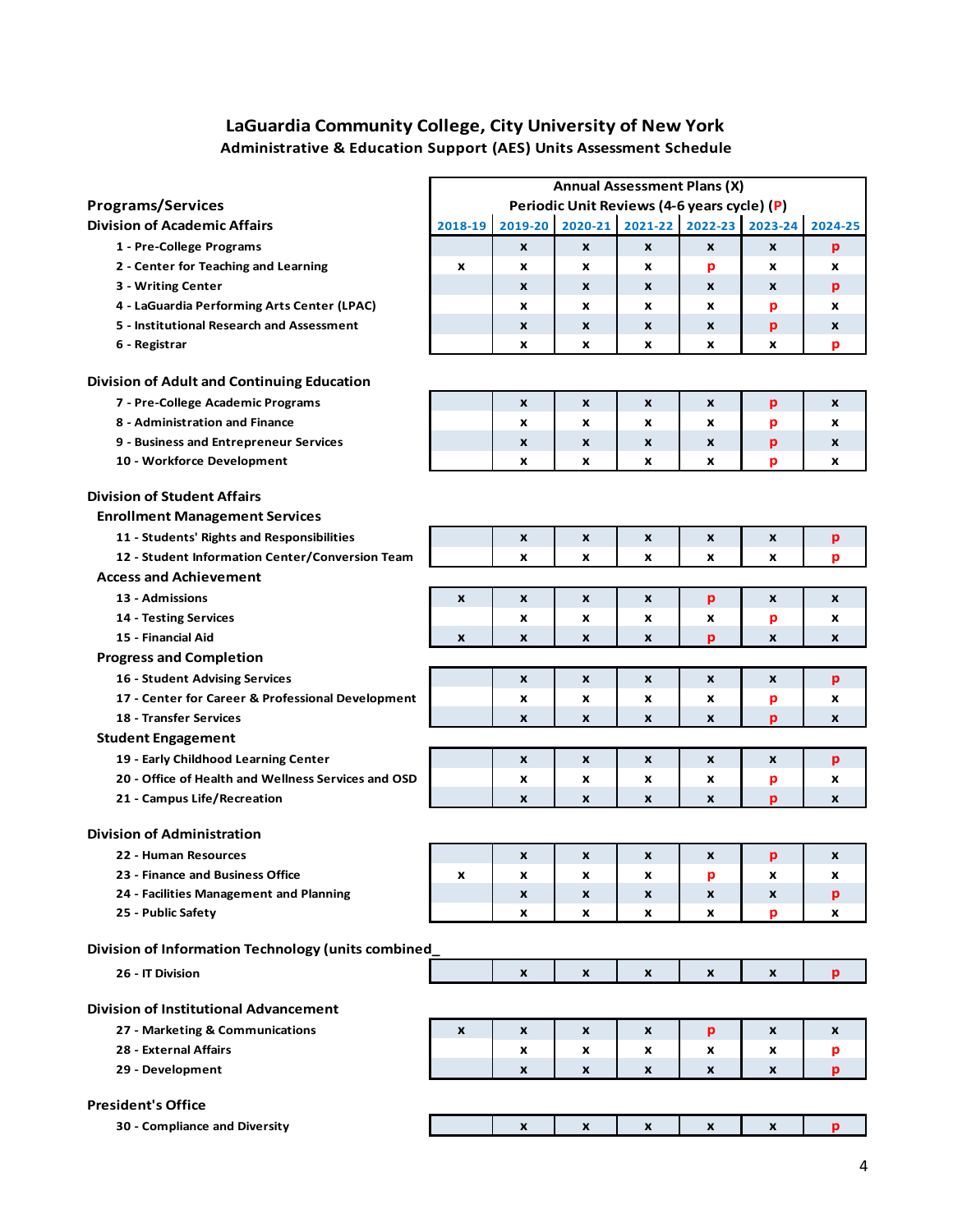# <span id="page-4-0"></span>**Developing an Annual Assessment Plan**

Programs and Units should go through continuous annual assessment cycles that culminate in a Periodic Unit Review. A crucial step in developing an assessment plan is clarifying its focus and content of the plan, which should be based on the purposes and functions of the specific administrative unit.

### **Goals of the Assessment Process**

- Articulating mission, goals and desirable objectives/outcomes of the Unit
- Ensuring that programs and services offered by the Unit align with those desirable outcomes
- Providing evidence that whether the Unit is accomplishing its goals and outcomes or not
- Making improvements as needed
- Documenting the process for accountability and future reference

### **The following eight-step approach can help the Unit develop an effective annual assessment plan:**

# <span id="page-4-1"></span>**STEP 1: Define the Mission and Goals of the Unit**

### <span id="page-4-2"></span>**Mission Statement**

A mission statement provides a description of the core values and guiding principles that direct the work of a Unit. It should help coordinate the work of the Unit to ensure that everyone is working towards a common purpose aligned with the LaGuardia's overarching mission. The mission statement should be brief and memorable, state the purpose and the primary functions of the Unit, reflect the Unit's contributions, and identify the major stakeholders served by the Unit.

At a minimum, the mission statement should answer the following questions:

- *Who are we?* The name of the Unit should be prominently included in the mission statement.
- *What do we do?* The primary service(s) provided by the Unit should be clear and understandable by those who may be unfamiliar with it.
- *Why do we do it?* Included in the mission statement should be the reasons why the Unit provides the primary service(s).
- For whom do we do it? It is necessary to identify the key stakeholders/recipients of the work of the Unit. Any tasks that fail to serve the stakeholders should be re-evaluated and replaced by tasks which do so.
- *What value are we bringing?* Included in the mission statement should be an explanation about how the key stakeholders are going to benefit from the primary service(s) of the Unit.
- *How does our Mission serve the College***?** The mission of the Unit should reflect the mission and Core Values of the College.

### <span id="page-4-3"></span>**Goals**

In most instances, a Unit should be able to execute successfully between two and five goals. Broadly speaking, Unit goals should portray what the Unit strives to accomplish, describe the most important services it provides, and identify key functions or services that contribute to supporting the College's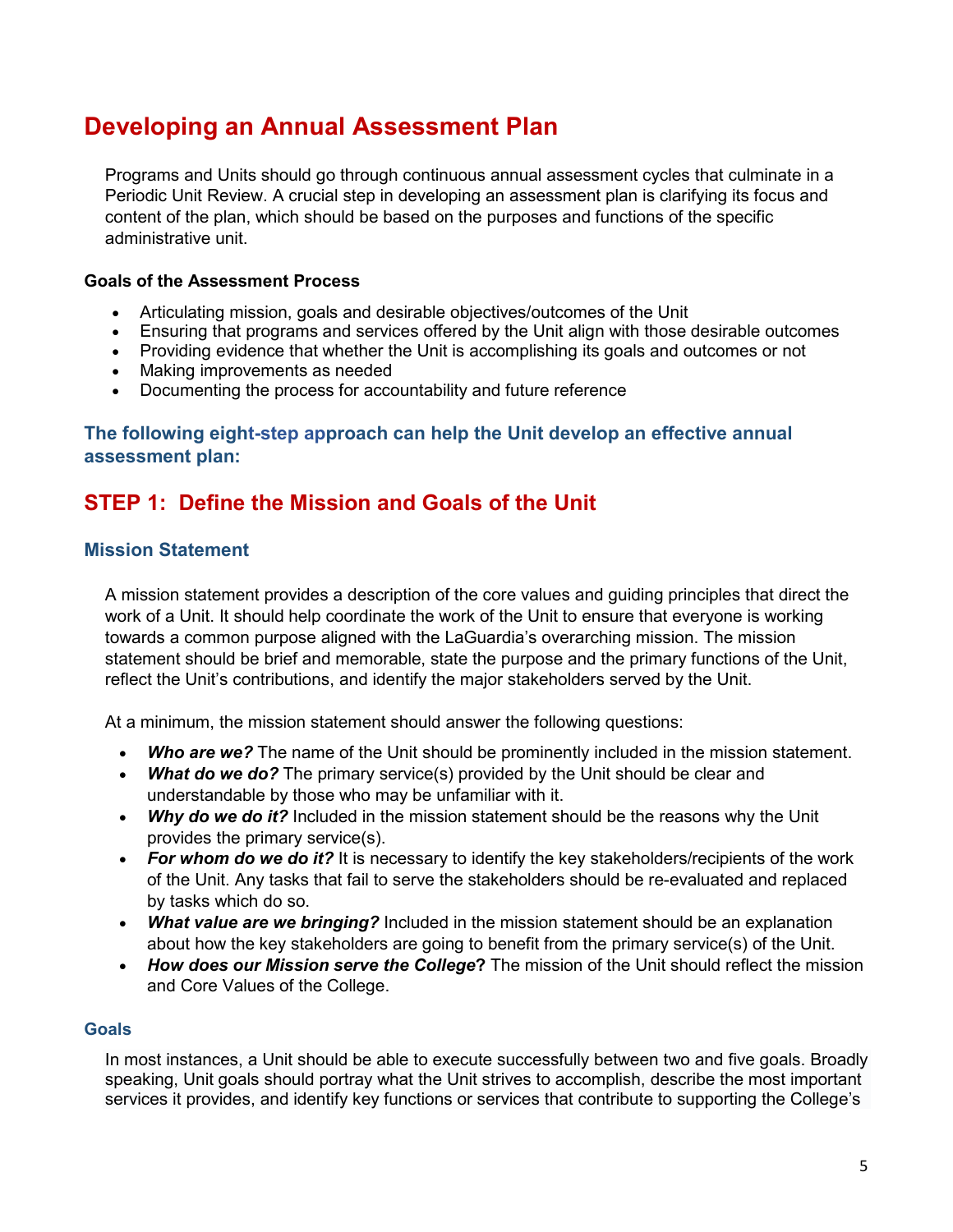mission and/or strategic plan. When establishing goals, a Unit should consider what resources are available to accomplish them; goals should be realistically ambitious.

### Goals should be:

- **clearly written**
- achievable within the specified time established
- provide a framework for the objectives/outcomes
- adaptable to changes in the responsibilities assigned to the unit
- consistent with the mission statement of the Unit and institution

## <span id="page-5-0"></span>**STEP 2: Define Unit Outcomes / Objectives**

Unit goals tend to be general statements that reflect what the unit's broader goals should achieve, while outcomes are specific statements describing the results to be achieved and the means to achieve them.

It is common to have several objectives/outcomes for each Unit goal. They primarily describe what the Unit is going to do and its potential impact on students and other key stakeholders. Because of their function as support units, the objectives of AES Units frequently focus on process and Student Outcomes (SOs). However, Student Learning Outcomes (SLOs) among AES Units are also important, as students' experiences within the context of AES Units and the co-curricular experiences contribute to the achievement of institutional learning outcomes and the General Education Core Competencies and Communication Abilities. Since Middle States strongly recommends that the AES Units include SLOs in their assessment plans, AES units should echo, reflect, and/or incorporate at least some SLOs in their Mission, Goals and Outcomes.

### <span id="page-5-1"></span>**Unit Outcomes/Objectives**

- evolve from Goals and are tied to the assessment process
- use action words that specify definite, observable behaviors
- indicate an appropriate level of attainment
- are assessable through one or more indicators
- are realistic and achievable
- use simple language

Keep in mind the acronym **SMART** when developing your operational outcomes and student learning outcomes:

**Specific** - associated with key processes and services distinctive to the Unit **Measurable** – results oriented, based on metrics and/or tools. Consider your available resources (e.g., staff, technology, assessment support, surveys, etc.) in determining whether the collection of data is feasible and whether data collected will be accurate and reliable. **Attainable –** outcomes should be both ambitious and attainable with realistic level of improvements expected (set reasonable incremental outcomes that change over time). **Relevant** – related directly to the program/unit mission and goals and tied to LaGuardia's mission.

**Time-bound -** indicate the timeframe for assessment.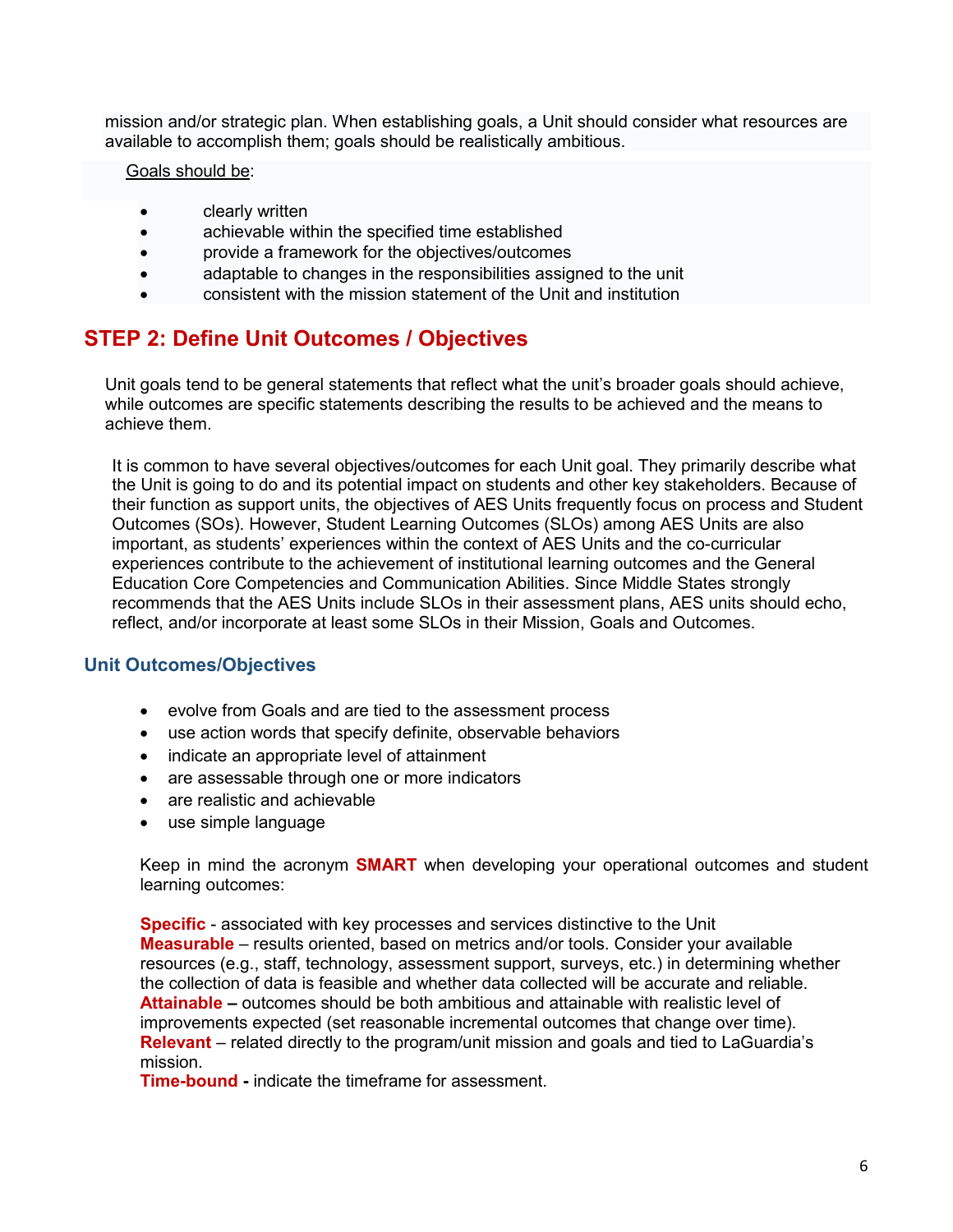# <span id="page-6-0"></span>**STEP 3: Identify measures**

### <span id="page-6-1"></span>**Develop or Identify Measures**

Once measurable outcomes or objectives are specified, the next step is to identify measures to evaluate the Unit's effectiveness. Measures come in a wide variety of forms and from a wide variety of sources. Occasionally, measures require the development and implementation of new tools, but often measures rely on secondary analysis of data that are already collected by the Unit, Division, or College.

Although coming from many different sources, strong measures share key attributes:

- They are directly and clearly related to the outcome being assessed (i.e. applying the measures will answer the question: "How effectively did the Unit achieve this outcome?")
- The process for evaluating the findings is documented, impartial, and systematic.

Start by taking inventory of the types of tools the Unit is already using: What information is it already collecting? What kinds of indicators is it already using or are already familiar with? What kinds of indicators are recommended by your professional association?

### <span id="page-6-2"></span>**Assessment Methods**

Assessment methods are the strategies, techniques, tools, and instruments for collecting information to measure the achievement of the desired outcome. The use of multiple methods is recommended, since relying on only one method to provide information about the Unit will only partially reflect its accomplishments.

For each objective/outcome, a combination of direct and indirect assessment methods is advisable. For example, responses from surveys may be informative; however - when combined with rubric scores - they will be more meaningful, valid, and reliable.

### **Quantitative vs. Qualitative Methods**

Quantitative methods rely on numerical scores or ratings, while qualitative methods rely on descriptions rather than numbers**.**

### **Direct vs. Indirect Methods**

Direct measures/methods examine actual results. Indirect measures examine perceptions and gather opinion. Learning is inferred instead of being supported by direct evidence.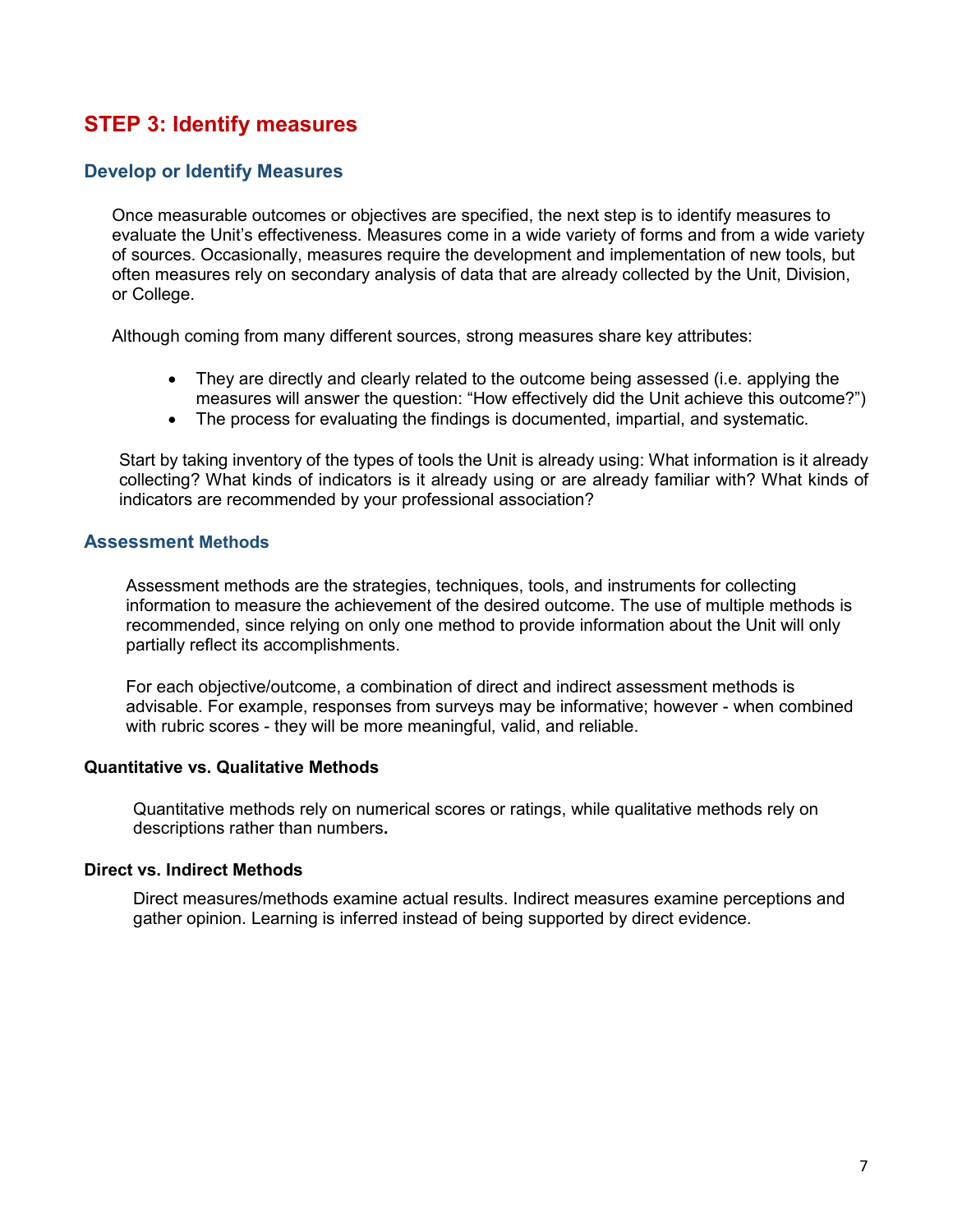|                         | Direct and indirect measures examples                                                                                                                                                                                                                                         |                                                                                                                                                                                                                                                                            |
|-------------------------|-------------------------------------------------------------------------------------------------------------------------------------------------------------------------------------------------------------------------------------------------------------------------------|----------------------------------------------------------------------------------------------------------------------------------------------------------------------------------------------------------------------------------------------------------------------------|
|                         | <b>Direct measures</b>                                                                                                                                                                                                                                                        | <b>Indirect measures</b>                                                                                                                                                                                                                                                   |
| For student<br>learning | Measure student learning by assessing<br>actual samples of student work. Because<br>direct measures capture what students<br>can actually do, they are considered best<br>for measuring levels of achievement of<br>student learning on specific outcomes.                    | Less concrete evaluation of student<br>learning. Attitudes, perceptions,<br>feelings, values, etc. Indirect<br>measures imply student learning by<br>employing self-reported data and<br>reports. Indirect measures help<br>substantiate instances of student<br>learning. |
| For support<br>services | Designed to measure the efficacy of<br>services, programs, initiatives, etc. within<br>areas that may have outcomes that are<br>not related to student learning. The<br>outcomes for these areas may relate to<br>efficiency of processes, effectiveness of<br>programs, etc. | Designed to collect findings about<br>stakeholders' attitudes,<br>perceptions, feelings, values,<br>etc. Measures include satisfaction,<br>impact of a program or service on<br>constituents, value of programs<br>and services and more.                                  |
| <b>Examples</b>         | <b>Pre/Post Test - Post-test scores are</b><br>compared to pretest scores to determine<br>if the students have learned specific<br>information or concepts                                                                                                                    | <b>Surveys.</b> Questions about ability to<br>do something or satisfaction with a<br>service/process. Surveys of<br>students, alumni, employers,<br>faculty and staff. Course<br>evaluations                                                                               |
|                         | <b>Embedded questions. Specific</b><br>questions designed to see if students or<br>clients learned something you expected<br>them to learn                                                                                                                                    | Attendance rates. Retention,<br>graduation, transfer rates                                                                                                                                                                                                                 |
|                         | <b>Rubrics.</b> Designed to address specific<br>skills or behaviors such as student<br>learning outcomes. Used for papers,<br>projects, presentations, portfolios,<br>performances, etc.                                                                                      | Grades. When they are not based<br>on explicit criteria related to clear<br>learning goals                                                                                                                                                                                 |
|                         | Overall work product. Portfolios of<br>student work compiled over time;<br>capstone project.                                                                                                                                                                                  |                                                                                                                                                                                                                                                                            |
|                         | Behavioral observations. An expert<br>observer (often a supervisor) observes a<br>practical application of a student learning<br>outcome (e.g., presentation, field work,<br>clinical experience, service learning) and<br>rates student performance.                         | <b>Focus groups or interviews</b>                                                                                                                                                                                                                                          |
|                         | Pass rates or scores. On licensure or<br>certification exams.                                                                                                                                                                                                                 | <b>Course evaluations</b>                                                                                                                                                                                                                                                  |
|                         | <b>Standardized Exams/test</b>                                                                                                                                                                                                                                                | Job placement statistics                                                                                                                                                                                                                                                   |
|                         | Reporting on accuracy and timeliness.                                                                                                                                                                                                                                         |                                                                                                                                                                                                                                                                            |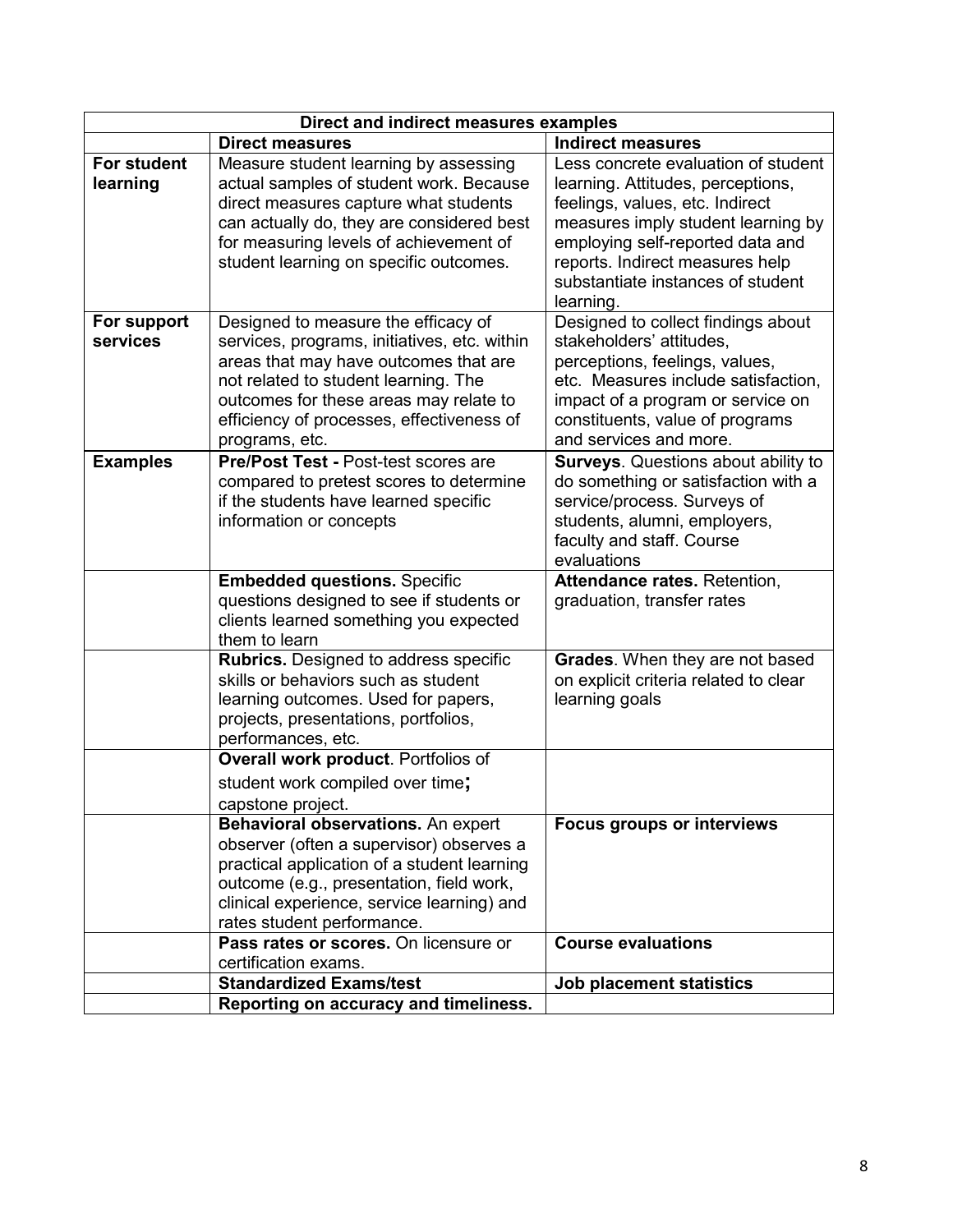### <span id="page-8-0"></span>**Assessment Activities**

Assessment activities include a full range of projects and activities designed to gauge the Unit's outcomes and student learning. Assessment activities are driven by the Unit's outcomes and should be identified for each objective, and be as specific as possible. They specify how the measures will be collected, what tools will be used, and what instruments will be developed.

# <span id="page-8-1"></span>**Step 4: Set Targets**

Many assessment plans set annual targets, while some set targets for the end of the assessment cycle as part of the Periodic Unit Reviews. Since the assessment outcomes of AES units are not necessarily measured every year and the Periodic Unit Reviews will provide more comprehensive opportunities for assessment, setting annual targets is not required. However, in addition to setting 4-6 year targets, many units choose also setting annual targets for some of their measures.

Targets are the specific values for each measure which the Unit would like to reach and should be realistically ambitious: What is the minimum result / value that will represent success at achieving this outcome?

For example, a success target might be one of the following:

- 100% of reports are submitted by the first Monday of each month.
- Participation increases by 10%
- 90% of students report they are satisfied with this service
- A 10% increase in financial aid applications
- A 15% increase of advised students retained in the following semester

### <span id="page-8-2"></span>**Step 5: Collect Data**

Data collection can be time-intensive, so make sure that the data collected relates to the outcome being assessed. Units may want to collect data continuously or take a snapshot at regular intervals, but collected data should represent the work the Unit does throughout the year.

### Useful tips

- Look first at the data already collected to see if it can be used to measure outcomes.
- **Plan!** The key to collecting data is planning. One of the biggest challenges that Units face when writing their results is realizing that a measure was not implemented. This often results in a scramble for data that may only loosely tie to the outcome. Once the Unit has completed identifying the outcomes and assessment measures, simply mapping roles and responsibilities provides an easy tracking system and helps ensure that high quality data are available.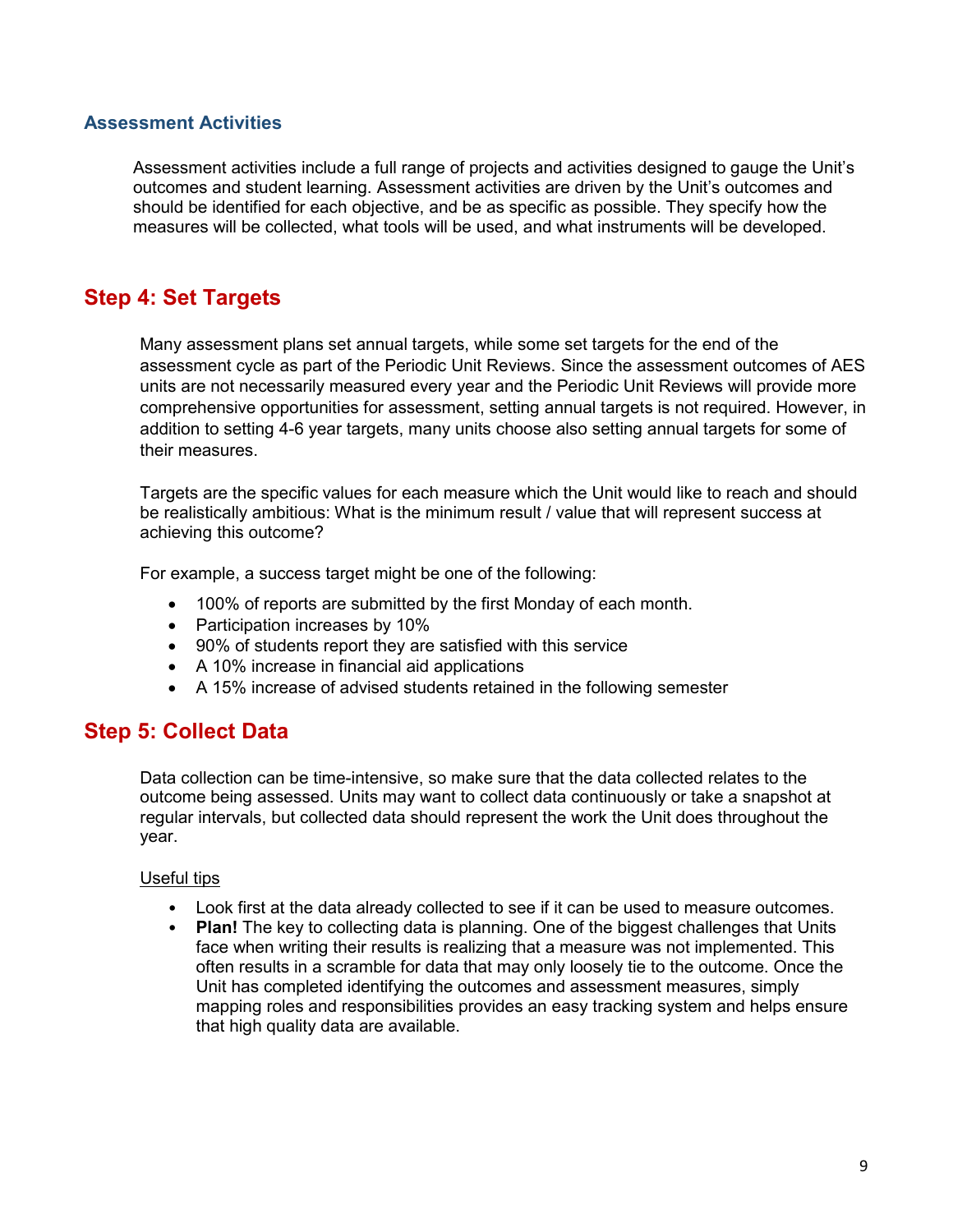# <span id="page-9-0"></span>**Step 6: Analyze Assessment Results**

Once the data have been collected and the Unit knows whether or not it has met its targets, the next phase of the administrative assessment process is to analyze results. What do they mean for your Unit?

- What does this tell you about the strengths of your Unit? Its weaknesses? What worked well, and what needs to be improved?
- Which strategies were successful? Which were not?
- What will the Unit do differently going forward?
- Occasionally the results will point the Unit to a different direction, showing trends or avenues which may require additional investigation.

The most important part of the assessment cycle is analysis of the results, including the discussion of how those results will be used to enhance performance, and how the proposed improvements are articulated in the Unit's plans. The purpose of outcomes assessment is to provide the Unit with meaningful information about the effectiveness of its operations, not to evaluate individual achievement or to reward or punish staff.

Meaningful, effective assessment can only happen from a place of safety, where staff members feel empowered to examine, analyze, and report the Unit's results honestly. Results that show that 100% of targets met are not generally helpful, since they likely indicate that targets were set too low, or that the assessment process is not truly effective.

For future actions, you should indicate when you foresee those actions taking place, who will be responsible, and what resources are needed.

### <span id="page-9-1"></span>**Step 7: Next steps / Future Assessment Initiatives**

Base on the results, develop a plan for further initiatives and next steps

- Determine how assessment results will be used for administrative unit improvement**.**
- The results and information gained should be distributed to the appropriate parties to achieve continuous improvement.

### <span id="page-9-2"></span>**Step 8: Write an Executive Summary**

As the final step of the annual AES assessment process, each AES Unit is required to submit an Executive Summary. The Executive Summary is a short document which provides an overview of the Unit and the overall assessment process for that year, highlights key findings and provides recommendation and next steps.

### **Step 9: Assessment Plan for the Following Year**

When working on the following year assessment plan – you must "close the loop" – using the findings and new initiatives from the previous year to modify units' measures and activities, and occasionally objectives. Rarely, when units' direction is revised, goals can be altered as well.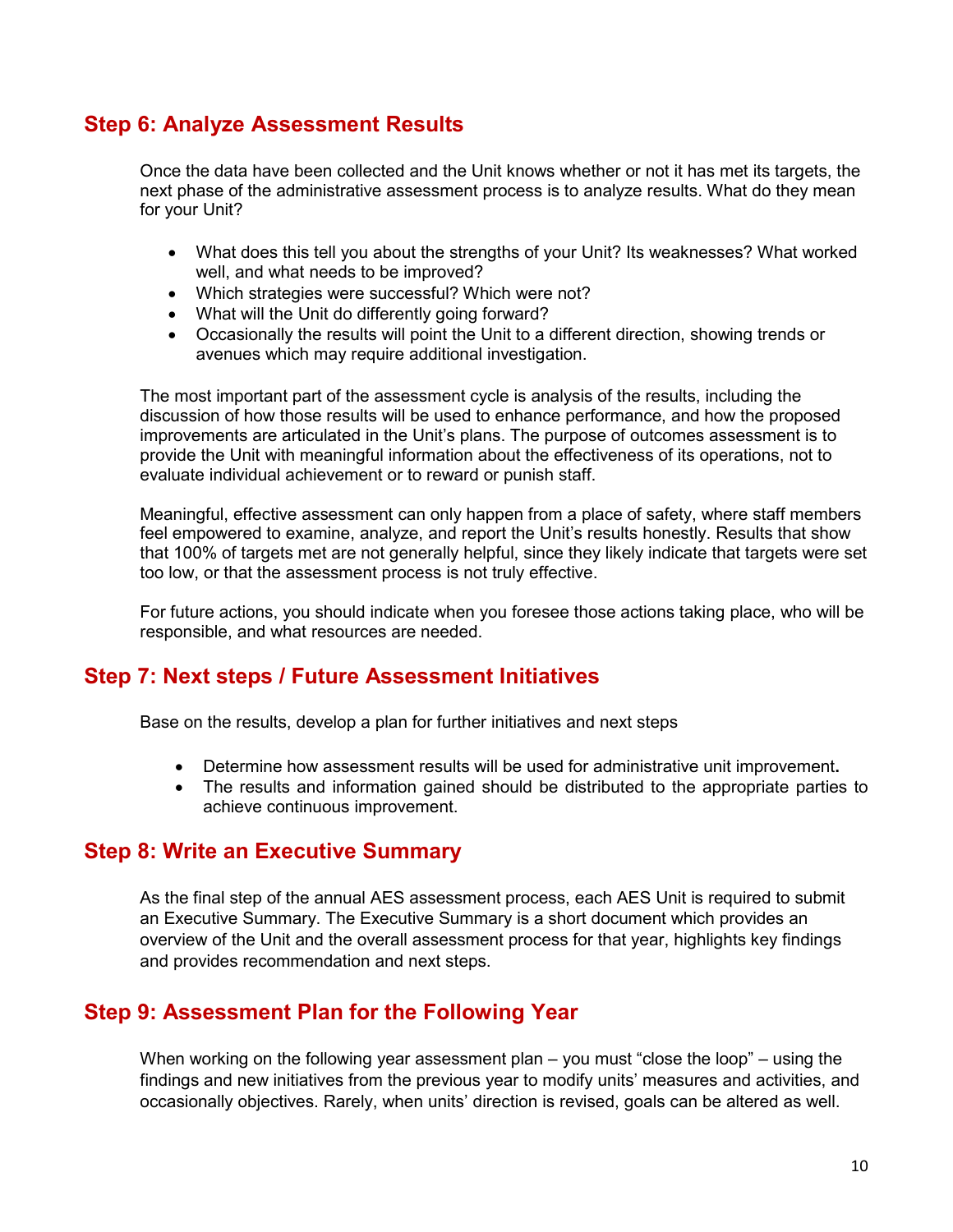# <span id="page-10-0"></span>**Supporting Documents for the Annual Review (in Appendix A)**

- 1. Timeline for the annual and Periodic Unit Reviews
- 2. An Annual Assessment Template
- 3. Developing rubrics for each phase:

All rubrics are first used by the unit, followed by the AES Assessment Council unit liaison, followed by OIRA, and finally, if requested, by the Division Vice President

- Mission, Goals and objectives/outcomes
- Measures, methods and activities
- Results and next steps
- 4. Executive Summary
	- Reviewed by the AES Assessment Council unit liaison, followed by OIRA, and then submitted to the Division Vice President
- 5. Quick Guide for the AES Assessment Plan
	- Visual representation, and short summaries and examples the steps required to develop and sustain annual assessment plan

# <span id="page-10-1"></span>**Periodic Unit Review (PUR) – a 4-6 year cycle**

A periodic review is a self-study process of examining the capacity, processes, and outcomes of a Unit in order to evaluate its quality and effectiveness and to support continuous improvement. Regular, periodic reviews provide a formal process for thorough, fact-based documentation and evaluation of the Unit, the infrastructure supporting it, and the plans for its growth and improvement.

The periodic review provides an opportunity to engage in an extended period of critical reflection on the successes and challenges the Unit. It is also a time to look forward, reviewing the mission and creating new goals and plans for achieving them. The annual assessment plans and processes of the units provide the bulk of data that units will use during the periodic review (the outcomes also act as anchors for other activities conducted and reports generated between reviews).

### <span id="page-10-2"></span>**The Program Unit Review (PUR) entails several important steps:**

### <span id="page-10-3"></span>**Step 1. Select a point person to guide the process**

It begins with the unit staff engaging in a self-study process, beginning in the fall of the year in which the program is scheduled to proceed. The self-study should be guided by the unit's director or a designated staff member(s) who coordinates the review process. Over the course of that year, all staff members of the unit should be involved in the program review process which will culminate in a program review report.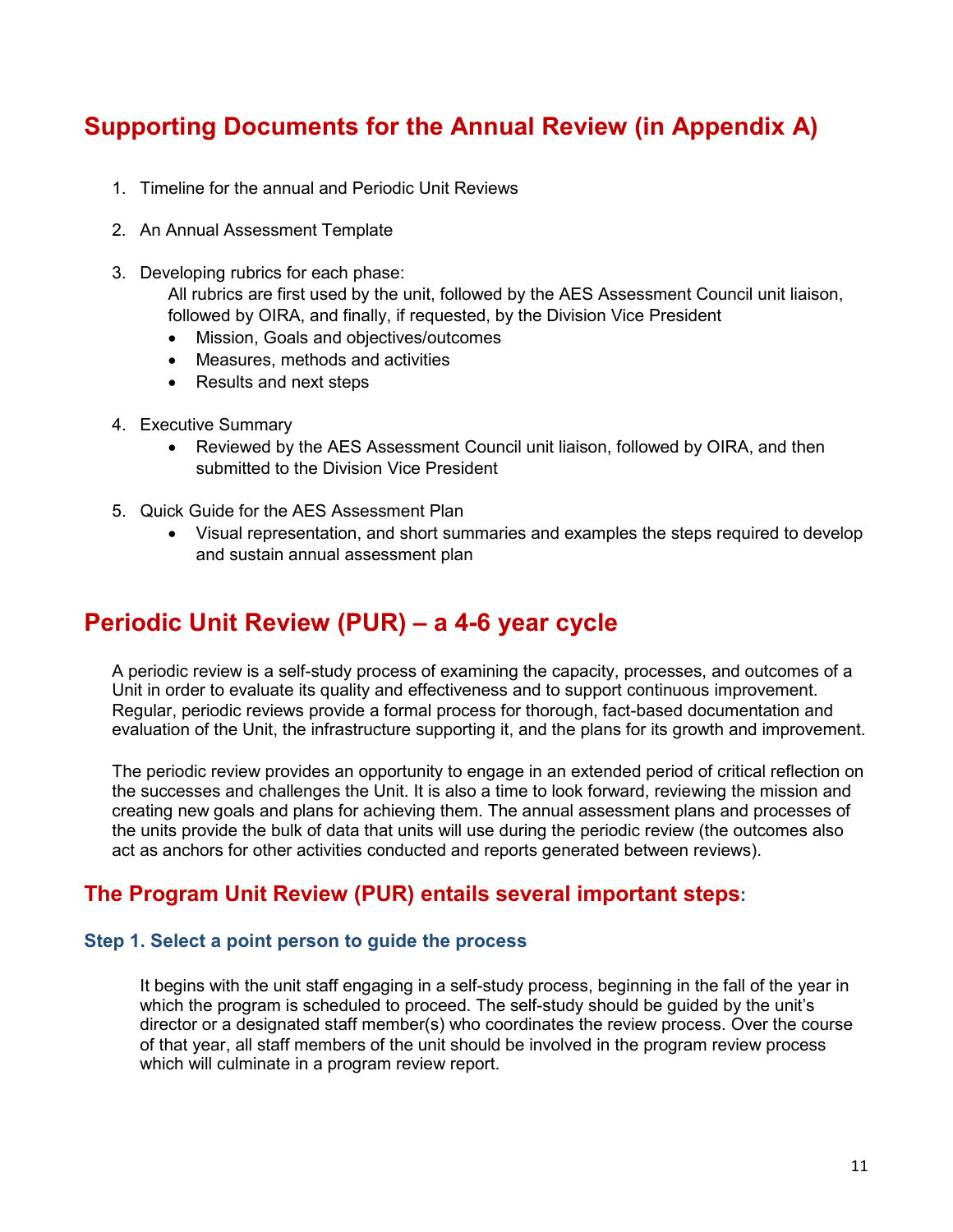### <span id="page-11-0"></span>**Step 2. Review the annual assessment plan**

Review and evaluation of the annual assessment plans, including achieving the targets of the various outcomes, results and analysis and next steps. The review process should generate questions, and areas for review and issues of concern or interest.

Even if you have established annual targets, you should also have established targets for the entire assessment cycle. The targets should include all measures, including those that were not included every year.

### <span id="page-11-1"></span>**Step 3. Write program review draft report**

The draft should be short (about 10 pages) with supporting documents, if needed, included in the appendix.

The review is meant to involve both assessment (where is the unit is now and how it got there) and planning (what the unit's vision for the future is and how it will get there).

- 1. Start with a brief description of the unit
- 2. Unit mission, goals and outcome/objectives.
- 3. Indicate how unit's mission and goals are aligned with LaGuardia's Mission and Strategic Goals.
- 4. Describe the results of Student Learning Outcomes and how the results were used.
- 5. Describe the overall impact of the annual assessment results and changes that were instituted.
- 6. Specify your strategies or plans for improving the program/unit in preparation for the next **PUR**
- 7. Evaluate support and additional resource needs

After OIRA and the Division Vice-President review the draft and provide feedback, final draft will be created for the external reviewers.

### <span id="page-11-2"></span>**Step 4. Summit the draft report for external or internal reviews**

• Reviewers from other colleges and universities (External Reviewers), or from other units at the College (Internal Reviewers), can provide an outsider**'s** perspective on the unit, the self-study and the future plans. The reviewers provide a written report where they address the strengths, weaknesses, opportunities and any threats facing the units. They are also asked to make a series of prioritized recommendations based on their observations, interactions with the staff, and their own experience.

### <span id="page-11-3"></span>**Step 5. Write the final report**

- Modify the report to follow the recommendation of the reviewer(s).
- Deposit the report in the AES SharePoint site

### <span id="page-11-4"></span>**Step 6. Create assessment plans for the next assessment cycle**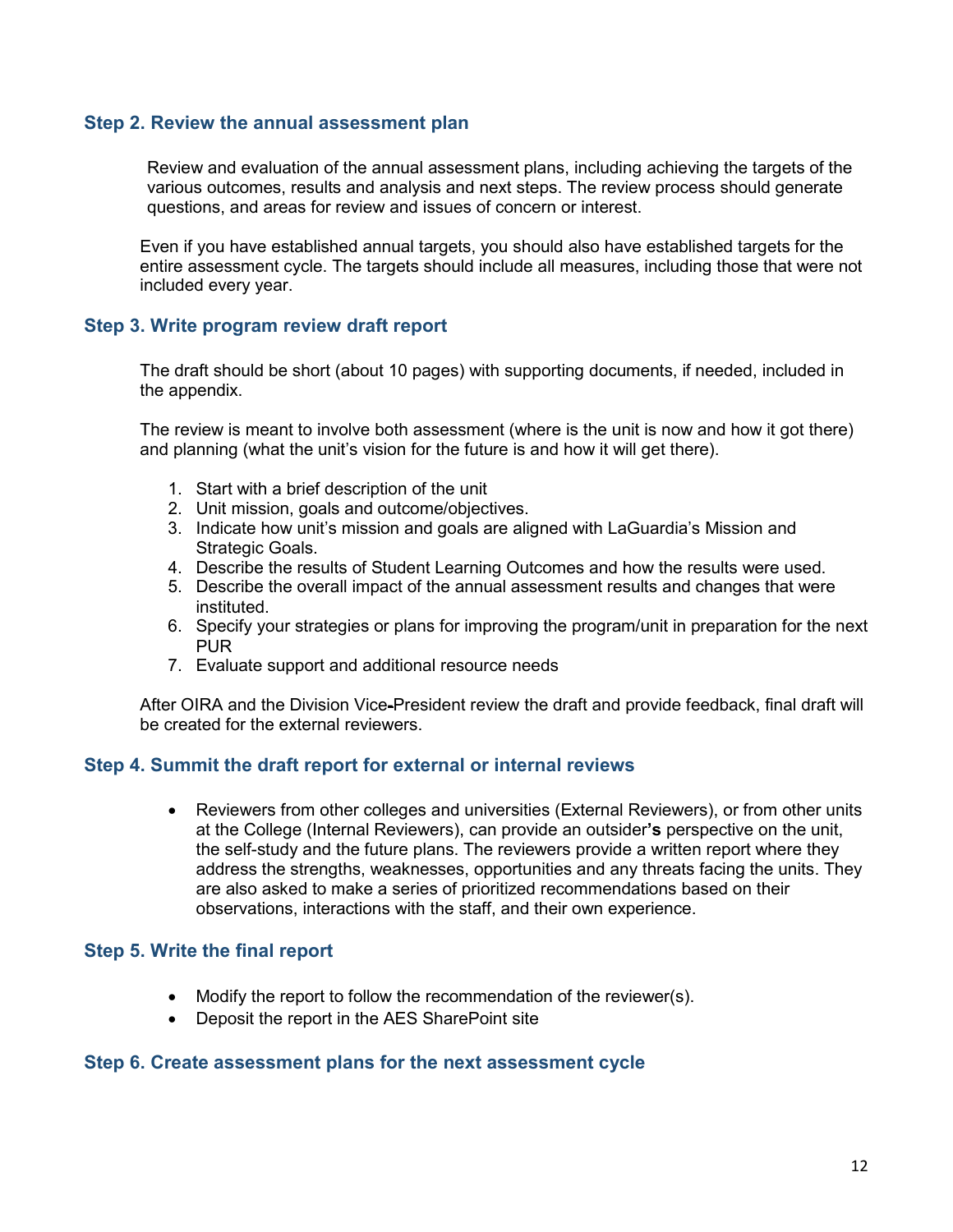# <span id="page-12-0"></span>**Appendix A – Annual Assessment Documents**

# <span id="page-12-1"></span>**Calendar: Assessment Activity Planning for AES Units**

Units did not start their assessment process in the same year. While some units have had assessment plans for several years, the majority adopted a systematic process in 2018-19, and started submitting their annual assessment plans in 2019-20.

| <b>Annual Assessment Cycle: Year 1</b> |                                        |  |  |  |  |
|----------------------------------------|----------------------------------------|--|--|--|--|
| by October                             | Finalize mission, goals and objectives |  |  |  |  |
| by December                            | Measures / Methods / Activities        |  |  |  |  |
| by April                               | Collecting data                        |  |  |  |  |
| by July*                               | Analyzing the results / Next steps     |  |  |  |  |
| By August                              | <b>Executive Summary</b>               |  |  |  |  |

| <b>Annual Assessment Cycle: After year 1</b> |                                    |  |  |  |  |
|----------------------------------------------|------------------------------------|--|--|--|--|
| <b>By September</b>                          | Plan the next cycle                |  |  |  |  |
| by December                                  | Measures / Methods / Activities    |  |  |  |  |
| by April                                     | Collecting data                    |  |  |  |  |
| by July*                                     | Analyzing the results / Next steps |  |  |  |  |
| by August                                    | <b>Executive Summary</b>           |  |  |  |  |

| <b>Periodic Review (after 4-6 Years)</b><br>Summarizing annual plans. No annual assessment in the review year |                                                     |  |  |  |  |
|---------------------------------------------------------------------------------------------------------------|-----------------------------------------------------|--|--|--|--|
| by December                                                                                                   | Draft Report Summarizing 5 Years of Assessment Data |  |  |  |  |
| by February                                                                                                   | Submit draft to OIRA, and VP                        |  |  |  |  |
| March                                                                                                         | Submit report to External or Internal Reviewer      |  |  |  |  |
| By May                                                                                                        | <b>Feedback from Reviewer</b>                       |  |  |  |  |
| By August                                                                                                     | Final Unit periodic report                          |  |  |  |  |

\* The date might change depending on when the results are expected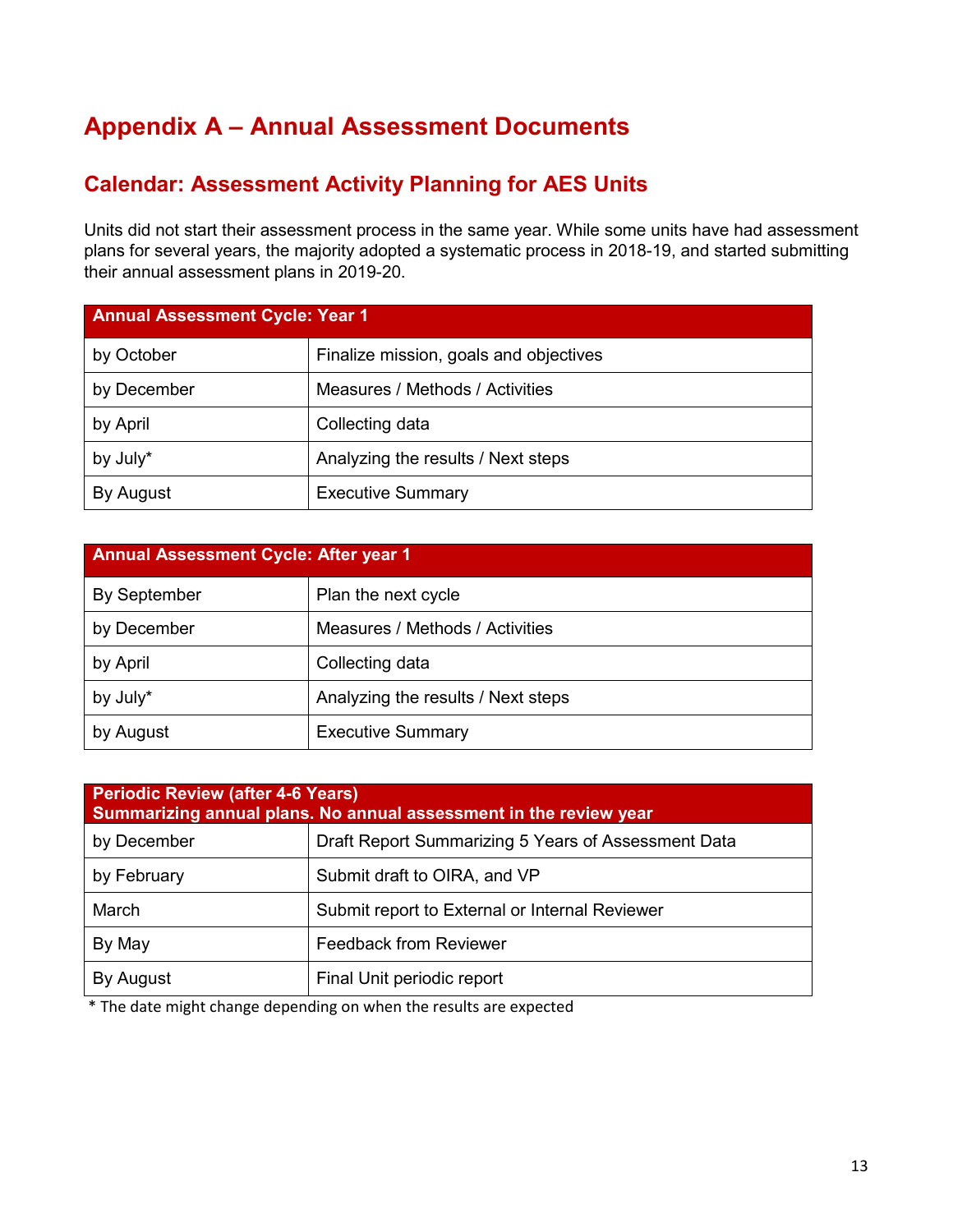# <span id="page-13-0"></span>**Annual Assessment Plan Template**

|                                                                                                                       |                                       | Year #: xxxx-yyyy Annual Assessment Plan |                           |                              |                                     |                       |                      |                                      |                                  |                        |
|-----------------------------------------------------------------------------------------------------------------------|---------------------------------------|------------------------------------------|---------------------------|------------------------------|-------------------------------------|-----------------------|----------------------|--------------------------------------|----------------------------------|------------------------|
|                                                                                                                       |                                       |                                          |                           |                              |                                     |                       |                      |                                      |                                  |                        |
| <b>Unit/Department</b>                                                                                                |                                       |                                          |                           |                              |                                     |                       |                      |                                      |                                  |                        |
|                                                                                                                       |                                       |                                          |                           |                              |                                     |                       |                      |                                      |                                  |                        |
|                                                                                                                       |                                       |                                          |                           |                              |                                     |                       |                      |                                      |                                  |                        |
|                                                                                                                       |                                       |                                          |                           |                              |                                     |                       |                      |                                      |                                  |                        |
| <b>Mission:</b>                                                                                                       |                                       |                                          |                           |                              |                                     |                       |                      |                                      |                                  |                        |
| Phase 1 - goals and objectives<br>Phase 3 - results, analysis, future initiatives<br>Phase 2 -measures and activities |                                       |                                          |                           |                              |                                     |                       |                      |                                      |                                  | Optional               |
|                                                                                                                       |                                       |                                          |                           | Year 1                       |                                     | <b>Analysis &amp;</b> |                      |                                      | Cross-                           | <b>Targets</b>         |
| Goal                                                                                                                  | <b>Strategic</b><br><b>Plan Goals</b> | Objective/<br>Outcome                    | Method/<br><b>Measure</b> | <b>Activities</b><br>2019-20 | <b>Required</b><br><b>Resources</b> | <b>Results</b>        | resulting<br>actions | <b>Future</b><br><b>Initiatives?</b> | <b>Divisional</b><br>Collaborati | (specify<br>timeframe) |
|                                                                                                                       |                                       | Objective 1                              |                           |                              |                                     |                       |                      |                                      |                                  |                        |
| Goal 1                                                                                                                |                                       | Objective 2                              |                           |                              |                                     |                       |                      |                                      |                                  |                        |
|                                                                                                                       |                                       | Objective 1                              |                           |                              |                                     |                       |                      |                                      |                                  |                        |
| Goal 2                                                                                                                |                                       | Objective 2                              |                           |                              |                                     |                       |                      |                                      |                                  |                        |
|                                                                                                                       |                                       | Objective 1                              |                           |                              |                                     |                       |                      |                                      |                                  |                        |
| Goal 3                                                                                                                |                                       | Objective 2                              |                           |                              |                                     |                       |                      |                                      |                                  |                        |
|                                                                                                                       |                                       |                                          |                           |                              |                                     |                       |                      |                                      |                                  |                        |
| Strategic Plan Goals:<br>1 - Build Student Access and Success                                                         |                                       |                                          |                           |                              |                                     |                       |                      |                                      |                                  |                        |
| 2 - Strengthen Learning for Students - and for Faculty, Staff and the College                                         |                                       |                                          |                           |                              |                                     |                       |                      |                                      |                                  |                        |
| 3 - Enrich the Student Experience                                                                                     |                                       |                                          |                           |                              |                                     |                       |                      |                                      |                                  |                        |
| 4 -Build Inclusive Community to Achieve the College Mission                                                           |                                       |                                          |                           |                              |                                     |                       |                      |                                      |                                  |                        |
| 5 - Advance Career and Workforce Development                                                                          |                                       |                                          |                           |                              |                                     |                       |                      |                                      |                                  |                        |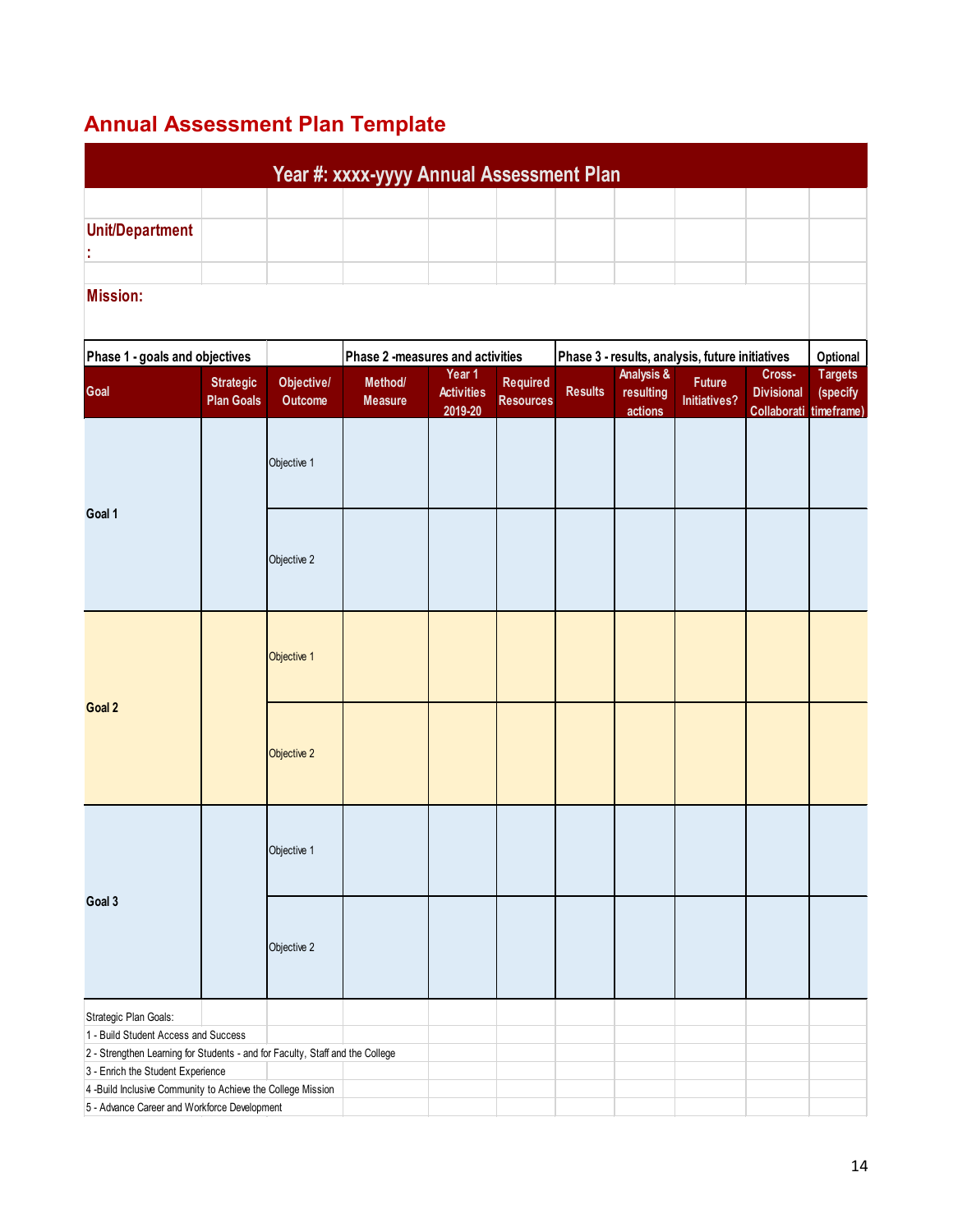# **Rubrics for Each Phase:**

All rubrics are first used by the unit, followed by the AES Assessment Council unit liaison, followed by OIRA, and finally, if requested, by the Division Vice President

### **Phase 1- Mission, Goals and objectives/outcomes**

| <b>Administrative and Educational Support Units</b><br>Rubric to Evaluate Annual Assessment Plans (Mission, Goals & Objectives) |                                                    |                                                            |                                                                         |                                                 |  |  |
|---------------------------------------------------------------------------------------------------------------------------------|----------------------------------------------------|------------------------------------------------------------|-------------------------------------------------------------------------|-------------------------------------------------|--|--|
|                                                                                                                                 | Ratings: 3=Outstanding; 2=Acceptable; 1=Developing |                                                            |                                                                         |                                                 |  |  |
|                                                                                                                                 |                                                    |                                                            |                                                                         |                                                 |  |  |
|                                                                                                                                 |                                                    | <b>MISSION</b>                                             |                                                                         |                                                 |  |  |
|                                                                                                                                 | Clear and concise                                  | Purpose distinctive<br>to the unit                         | Identifies stakeholders                                                 | Apparent relationship to<br>LaGuardia's Mission |  |  |
|                                                                                                                                 | 3                                                  | 3                                                          | 3                                                                       | 3                                               |  |  |
|                                                                                                                                 |                                                    |                                                            |                                                                         |                                                 |  |  |
|                                                                                                                                 |                                                    | <b>GOALS</b>                                               |                                                                         |                                                 |  |  |
|                                                                                                                                 | Clearly Written                                    | Provides framework for<br>objectives / outcomes            | Consistent with the<br>mission statement of the<br>unit and institution | Achievable within the<br>specified time         |  |  |
| Goal 1                                                                                                                          | 3                                                  | 3                                                          | 3                                                                       | 3                                               |  |  |
| Goal 2                                                                                                                          | 3                                                  | 3                                                          | 3                                                                       | 3                                               |  |  |
| Goal 3                                                                                                                          | 3                                                  | 3                                                          | 3                                                                       | 3                                               |  |  |
|                                                                                                                                 |                                                    |                                                            |                                                                         |                                                 |  |  |
|                                                                                                                                 |                                                    | <b>OBJECTIVES / OUTCOMES</b>                               |                                                                         |                                                 |  |  |
|                                                                                                                                 | Observable and<br>measurable                       | Uses action verbs which<br>specify observable<br>behaviors | Aligned with unit goals                                                 | Assessable through one<br>or more indicators    |  |  |
| Goal 1                                                                                                                          |                                                    |                                                            |                                                                         |                                                 |  |  |
| 1.1                                                                                                                             | 3                                                  | 3                                                          | 3                                                                       | 3                                               |  |  |
| 1.2                                                                                                                             | 3                                                  | 3                                                          | 3                                                                       | 2                                               |  |  |
| 1.3                                                                                                                             | 3                                                  | 3                                                          | 3                                                                       | 3                                               |  |  |
| Goal 2                                                                                                                          |                                                    |                                                            |                                                                         |                                                 |  |  |
| 2.1                                                                                                                             | 3                                                  | 3                                                          | 3                                                                       | з                                               |  |  |
| 2.2                                                                                                                             | 3                                                  | 3                                                          | 3                                                                       | 3                                               |  |  |
| 2.3                                                                                                                             | $\overline{2}$                                     | 3                                                          | 3                                                                       | 3                                               |  |  |
| Goal 3                                                                                                                          |                                                    |                                                            |                                                                         |                                                 |  |  |
| 3.1                                                                                                                             | 3                                                  | 3                                                          | 3                                                                       | 3                                               |  |  |
| 3.2                                                                                                                             |                                                    |                                                            |                                                                         |                                                 |  |  |
| 3.3                                                                                                                             |                                                    |                                                            |                                                                         |                                                 |  |  |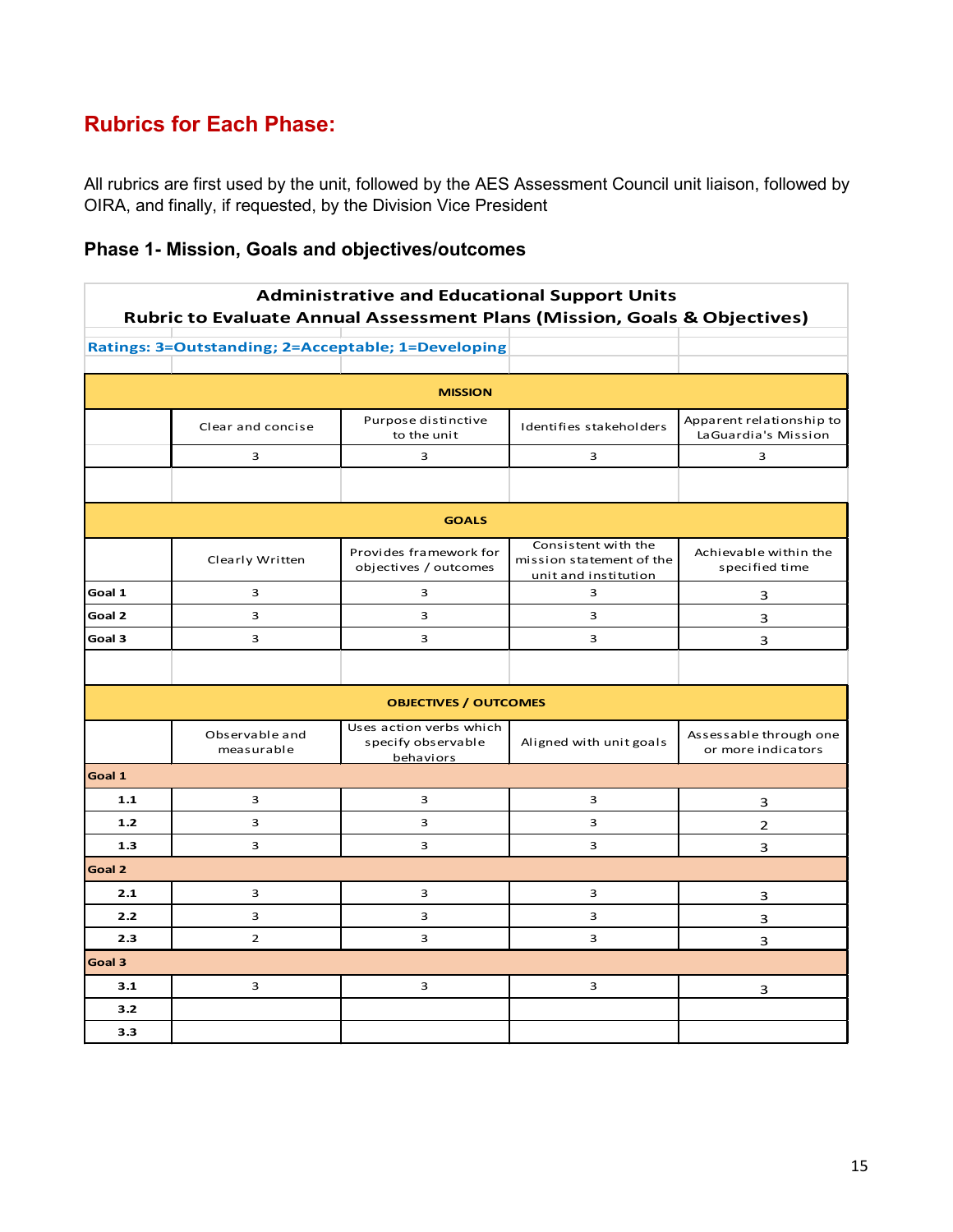

| <b>Administrative and Educational Support Units</b><br>Rubric to Evaluate Annual Assessment Plans (Methods / Measures, and Activities) |                      |                                                    |                                                                                                    |                                                 |                         |                                                                                               |                                                    |  |  |
|----------------------------------------------------------------------------------------------------------------------------------------|----------------------|----------------------------------------------------|----------------------------------------------------------------------------------------------------|-------------------------------------------------|-------------------------|-----------------------------------------------------------------------------------------------|----------------------------------------------------|--|--|
|                                                                                                                                        |                      |                                                    |                                                                                                    |                                                 |                         |                                                                                               |                                                    |  |  |
|                                                                                                                                        |                      | Ratings: 3=Outstanding; 2=Acceptable; 1=Developing |                                                                                                    |                                                 |                         |                                                                                               |                                                    |  |  |
|                                                                                                                                        | Methods/Measures     |                                                    |                                                                                                    |                                                 | <b>Activities</b>       |                                                                                               |                                                    |  |  |
|                                                                                                                                        | Clearly<br>described | Correctly linked<br>to outcomes                    | Multiple strategies using<br>combination of direct and<br>indirect measures (across<br>objectives) | Assessable through<br>one or more<br>indicators | Well planned,<br>doable | Support the outcomes and<br>measures (initiatives, surveys,<br>collectimg data, emails, etc.) | Responsibilities for<br>activities are<br>assigned |  |  |
| Goal 1                                                                                                                                 |                      |                                                    |                                                                                                    |                                                 |                         |                                                                                               |                                                    |  |  |
| 1.1                                                                                                                                    |                      |                                                    |                                                                                                    |                                                 |                         |                                                                                               |                                                    |  |  |
| 1.2                                                                                                                                    |                      |                                                    |                                                                                                    |                                                 |                         |                                                                                               |                                                    |  |  |
| 1.3                                                                                                                                    |                      |                                                    |                                                                                                    |                                                 |                         |                                                                                               |                                                    |  |  |
| Goal 2                                                                                                                                 |                      |                                                    |                                                                                                    |                                                 |                         |                                                                                               |                                                    |  |  |
| 2.1                                                                                                                                    |                      |                                                    |                                                                                                    |                                                 |                         |                                                                                               |                                                    |  |  |
| 2.2                                                                                                                                    |                      |                                                    |                                                                                                    |                                                 |                         |                                                                                               |                                                    |  |  |
| 2.3                                                                                                                                    |                      |                                                    |                                                                                                    |                                                 |                         |                                                                                               |                                                    |  |  |
| Goal 3                                                                                                                                 |                      |                                                    |                                                                                                    |                                                 |                         |                                                                                               |                                                    |  |  |
| 3.1                                                                                                                                    |                      |                                                    |                                                                                                    |                                                 |                         |                                                                                               |                                                    |  |  |
| 3.2                                                                                                                                    |                      |                                                    |                                                                                                    |                                                 |                         |                                                                                               |                                                    |  |  |
| 3.3                                                                                                                                    |                      |                                                    |                                                                                                    |                                                 |                         |                                                                                               |                                                    |  |  |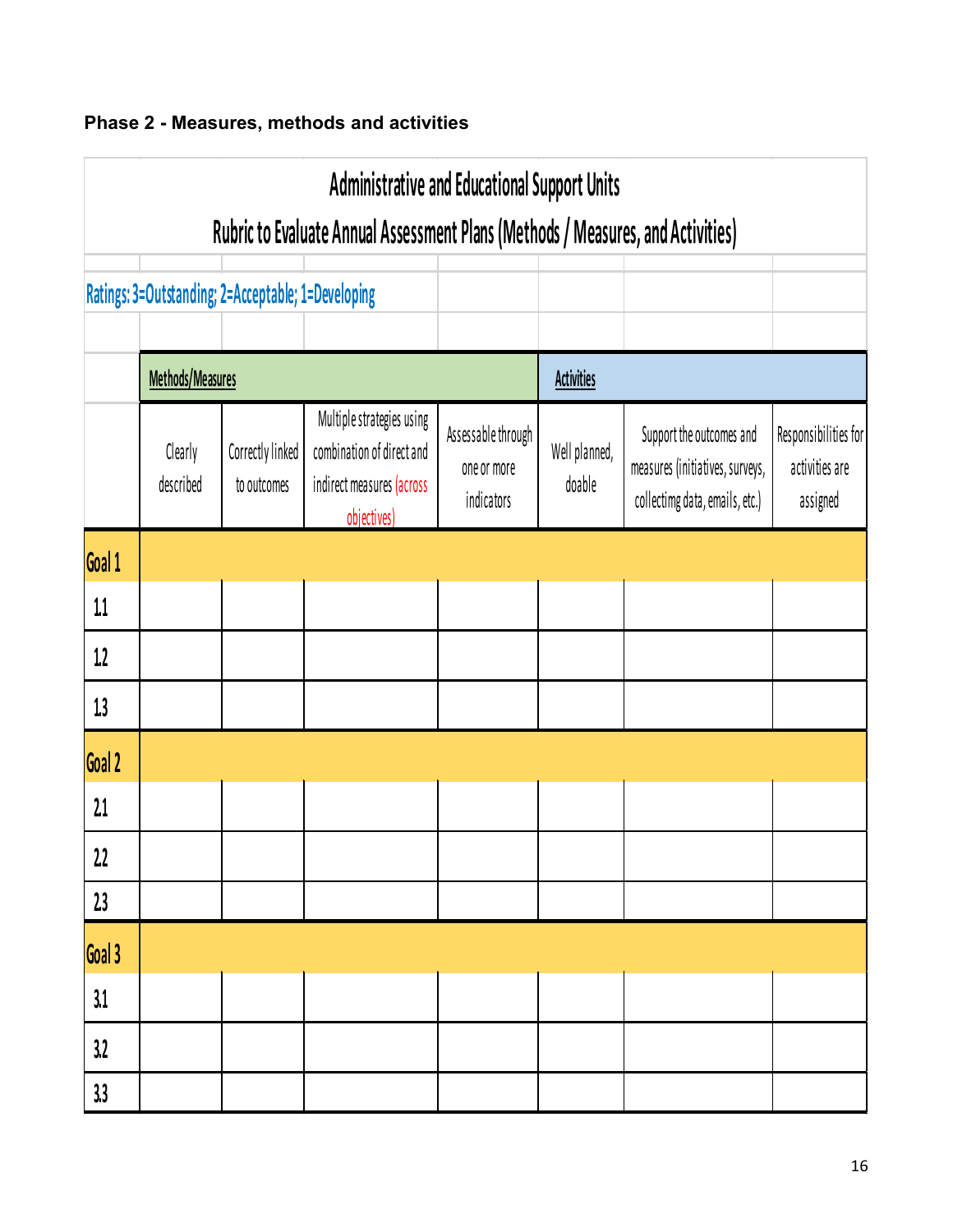# **Phase 3 - Results and Analysis**

| <b>Administrative and Educational Support Units</b> |                                                                     |                                                                       |                                                                |                                                                                    |                                                                          |                                        |                                                 |  |
|-----------------------------------------------------|---------------------------------------------------------------------|-----------------------------------------------------------------------|----------------------------------------------------------------|------------------------------------------------------------------------------------|--------------------------------------------------------------------------|----------------------------------------|-------------------------------------------------|--|
|                                                     |                                                                     |                                                                       |                                                                | <b>Rubric to Evaluate Annual Assessment Plans (Results, and analysis)</b>          |                                                                          |                                        |                                                 |  |
|                                                     | Ratings: 3=Outstanding; 2=Acceptable; 1=Developing                  |                                                                       |                                                                |                                                                                    |                                                                          |                                        |                                                 |  |
|                                                     |                                                                     |                                                                       |                                                                |                                                                                    |                                                                          |                                        |                                                 |  |
|                                                     | <b>Results</b>                                                      |                                                                       |                                                                |                                                                                    | <b>Analysis and Resulting Actions</b>                                    |                                        |                                                 |  |
|                                                     | Relevant results that<br>are clearly linked to<br>objective/outcome | Complete, concise<br>and well organized<br>presentation of<br>results | Compare new<br>findings to past<br>trends, where<br>applicable | Include supporting<br>documentation (tables,<br>charts, surveys, rubrics,<br>etc.) | Clearly tied to results<br>and directly state which<br>findings are used | Actions realistic<br>and<br>manageable | Actions are<br>directly supported<br>by results |  |
| Goal 1                                              |                                                                     |                                                                       |                                                                |                                                                                    |                                                                          |                                        |                                                 |  |
| 1.1                                                 |                                                                     |                                                                       |                                                                |                                                                                    |                                                                          |                                        |                                                 |  |
| 1.2                                                 |                                                                     |                                                                       |                                                                |                                                                                    |                                                                          |                                        |                                                 |  |
| 1.3                                                 |                                                                     |                                                                       |                                                                |                                                                                    |                                                                          |                                        |                                                 |  |
| Goal 2                                              |                                                                     |                                                                       |                                                                |                                                                                    |                                                                          |                                        |                                                 |  |
| 2.1                                                 |                                                                     |                                                                       |                                                                |                                                                                    |                                                                          |                                        |                                                 |  |
| 2.2                                                 |                                                                     |                                                                       |                                                                |                                                                                    |                                                                          |                                        |                                                 |  |
| 2.3                                                 |                                                                     |                                                                       |                                                                |                                                                                    |                                                                          |                                        |                                                 |  |
| Goal 3                                              |                                                                     |                                                                       |                                                                |                                                                                    |                                                                          |                                        |                                                 |  |
| 3.1                                                 |                                                                     |                                                                       |                                                                |                                                                                    |                                                                          |                                        |                                                 |  |
| 3.2                                                 |                                                                     |                                                                       |                                                                |                                                                                    |                                                                          |                                        |                                                 |  |
| 3.3                                                 |                                                                     |                                                                       |                                                                |                                                                                    |                                                                          |                                        |                                                 |  |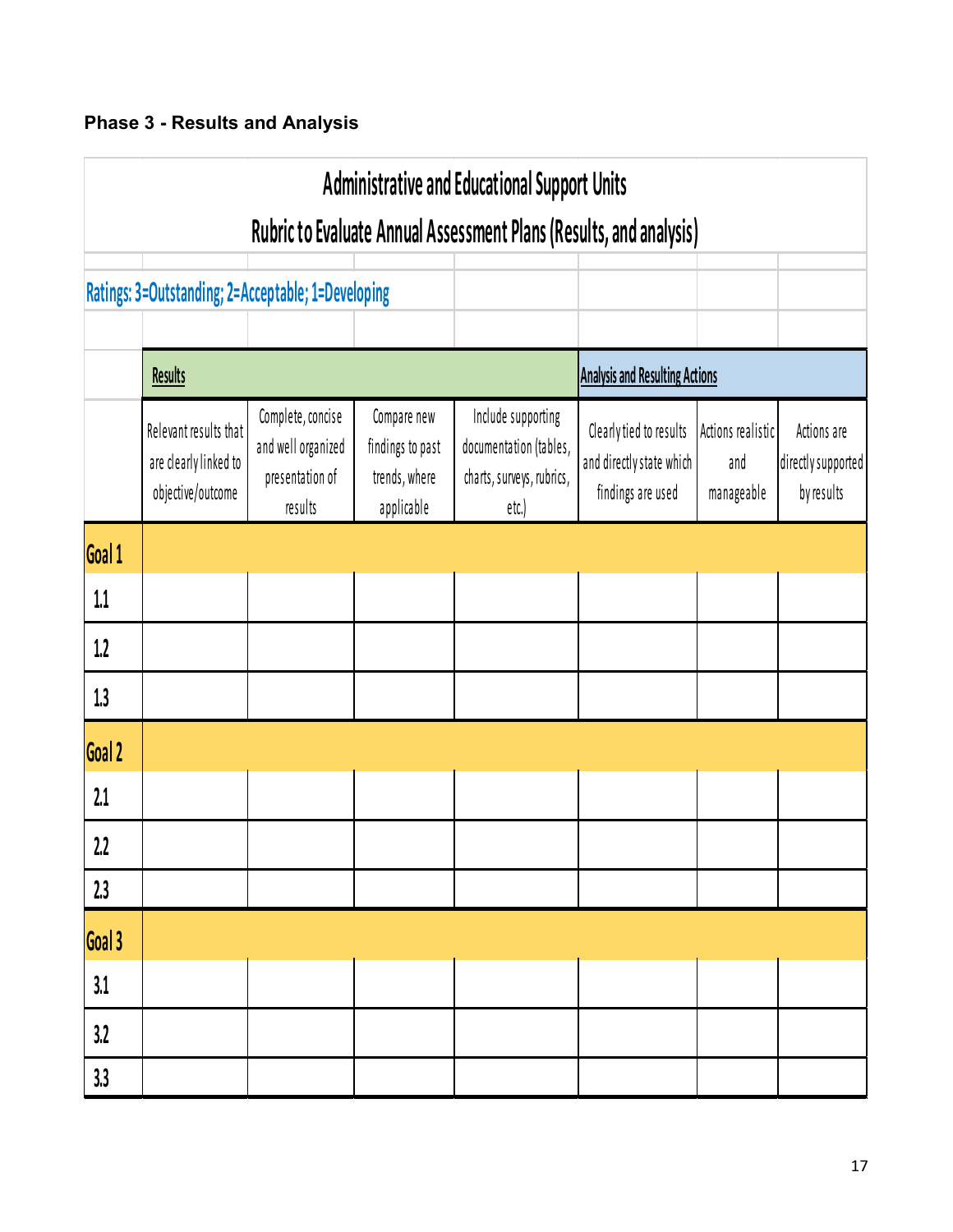# <span id="page-17-0"></span>**Executive Summary**

### **Annual Assessment Report EXECUTIVE SUMMARY**

As the final step of the AES assessment process, each AES unit is required to submit an Executive Summary. The Executive Summary is a short document which provides an overview of the Unit, and the overall assessment process, highlights key findings and provides recommendation and next steps.

### **Typically, an executive summary is in the following format:**

Unit name: \_\_\_\_\_\_\_\_\_\_\_\_\_\_\_\_\_\_\_\_\_ Assessment year: \_\_\_\_\_\_\_\_\_\_\_\_\_\_\_\_\_\_\_\_\_\_\_\_

**The unit's mission**

### **Assessment results by goal and objectives**

**Goal 1:** state the goal

**Supporting Strategic plan goal:** Provide the goal for LaGuardia's Strategic Plan **Objective/outcome 1.1**

- Measures
	- Overview of findings, recommendations and next steps
- **Objective/outcome 1.2**
	- Measures
	- Overview of findings, recommendations and next steps

### **Goal 2** state the goal

**Supporting Strategic plan goal:** Provide LaGuardia's Strategic Plan **Objective/outcome 2.1**

- Measures
- Overview of findings, recommendations and next steps

### **Objective/outcome 2.2**

- Measures
- Overview of findings, recommendations and next steps

etc.

### **Overall summary**

- If you have assessment results from the previous year, please review and briefly describe and explain the ways the unit closed the loop on those results.
- Overall future directions

### **An Appendix**

• The Appendix provides supporting information and documentation, including Excel reports, findings, copies of rubrics, and other materials which illustrate the process. It is not necessary to include all the data collected, although such information should be available if questions arise.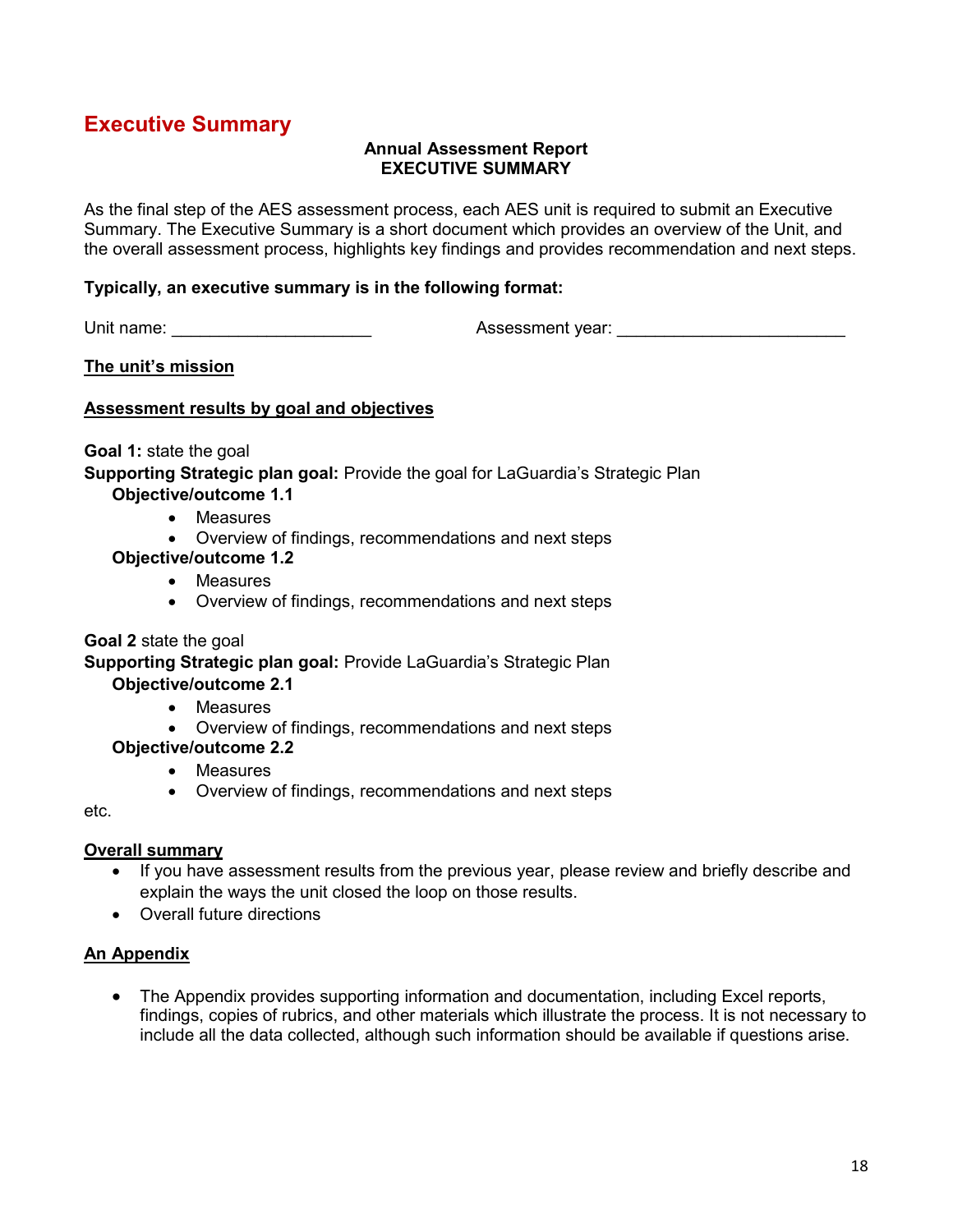# **Quick Guide for the AES Assessment Plan**

### **AES Assessment Plan – Annual Processes**



### **Phase 1: Mission, Goals, Objectives (by October)**

| <b>Mission</b>                                                                                                       |
|----------------------------------------------------------------------------------------------------------------------|
| A mission statement provides a description of the core values and guiding principles that direct the work of a Unit. |
| Clear and concise                                                                                                    |
| Purpose distinctive to the Unit                                                                                      |
| Identifies stakeholders                                                                                              |
| Has apparent relationship to LaGuardia's Mission                                                                     |
| <b>Goals</b>                                                                                                         |
| Unit goals should portray what the Unit strives to accomplish, describe the most important services it provides, and |
| identify key functions or services that contribute to supporting the College's mission and/or strategic plan. Goals  |
| should be realistically ambitious.                                                                                   |
| Clearly Written                                                                                                      |
| Provides framework for objectives                                                                                    |
| Consistent with the mission statement of the Unit and the College                                                    |
| Adaptable to changes in the responsibilities assigned to the Unit                                                    |
| Achievable within the specified time                                                                                 |

#### **Objectives**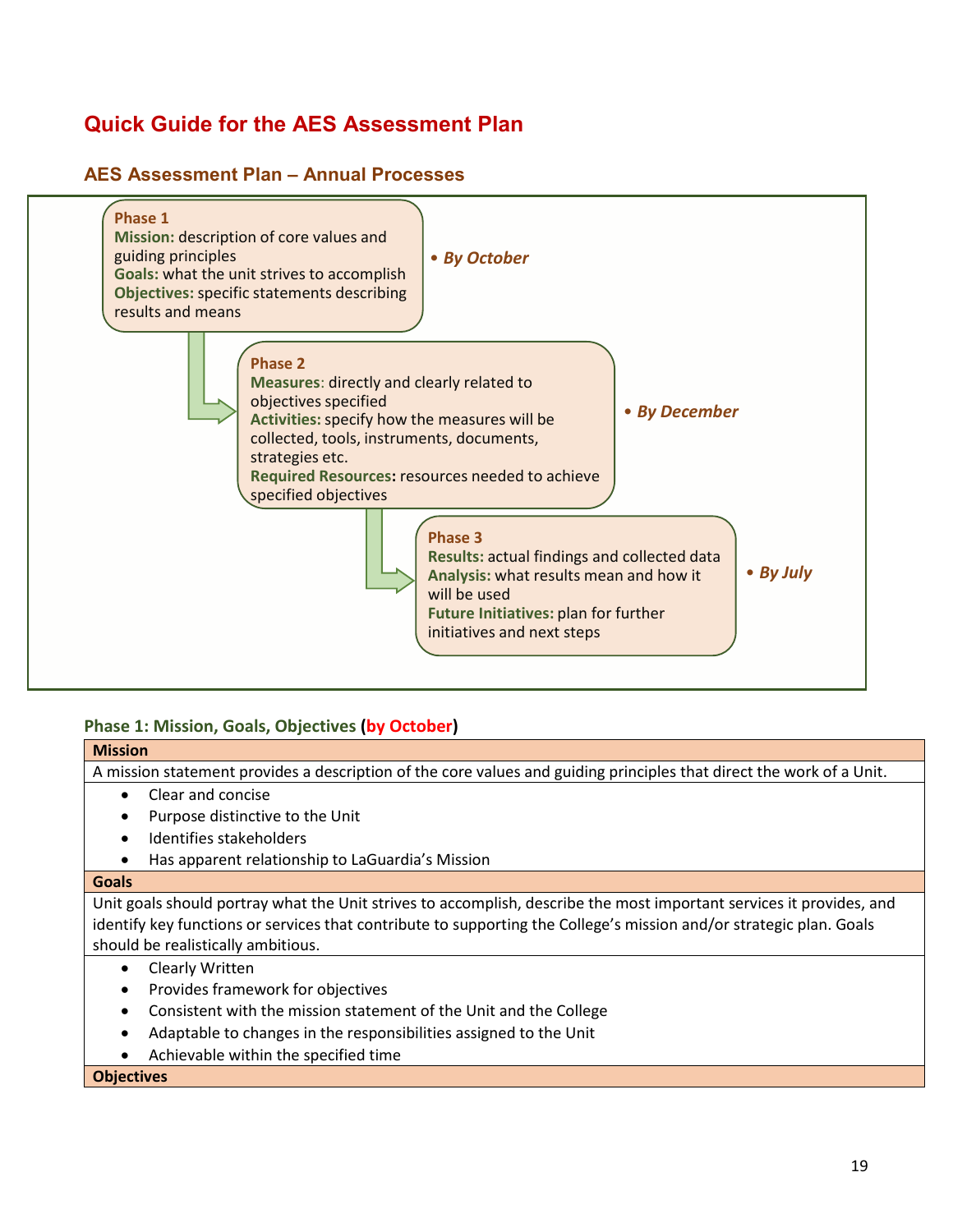Unit **goals** tend to be general statements that reflect broadly what the Unit strives to achieve, while **objectives** are specific statements describing the *results* to be accomplished and the *means* to achieve these results. It is common to have several objectives for each goal. Objectives primarily describe what the Unit is going to do and its potential impact on its constituents, focusing on processes (new systems, reporting, recruitment plan, construction projects, etc.), outcomes (attendance, retention, applications, violations, etc.) and Student Learning Outcomes.

- Observable and measurable
- Uses action verbs which specify observable behaviors
- Aligned with Unit goals
- Assessable through one or more indicators

### **LaGuardia AES Units - Examples of Goals and Objectives**

### ACE Business and Entrepreneur Services

Goal 1: To provide education and support services that contribute to small business growth and promote positive economic impact for the local economy.

- Objective 1.1 Increase the number of businesses served in the business services cluster
- Objective 1.2 Students in the GS10KSB program will demonstrate becoming more confident and effective business owners through 2026 (SLO)

Health Services, Wellness Center and Office for Students with Disabilities

Goal 3: Provide opportunities for students to explore and discover basic knowledge, skills and tools to help make healthy life choices

 Objective 3.1 Students will be able to demonstrate an ability to identify and address their health concerns (SLO)

### Information Technology

Goal 2: Partner with Student Affairs, Academic Affairs, Institutional Advancement, Administration, Adult & Continuing Education to provide development and support of systems to increase operational efficiency and enhance the student experience.

- Objective 2.1 Advance and develop tools to promote, track, and enhance student engagement and success
- [Objective 2.2?] Ensure students have ready, responsive and up to date access to software, databases and information technology services

### **Phase 2. Measures, Activities and Required Resources (by December)**

### **Measures**

**Measures** are directly and clearly related to the **objectives** specified (i.e., applying the measures will answer the question: "How does the Unit demonstrate it achieved this objective?"). Measures come in a wide variety of forms and from a wide variety of sources. Occasionally, measures require the development and implementation of new tools, but they often rely on secondary analysis of data that are already collected by the Unit.

- Clearly described
- Correctly linked to the objectives
- Multiple strategies using combination of direct and indirect measures (*across objectives*)
- Assessable through one or more **indicators**

### **Annual targets should be provided when they exist, and must be aligned with the measures. For example:**

- When the measure is retention rate the target is the % retained by the end of the assessment year
- When the measure is attendance the target is the number, % attending, or participation increase by x%
- When the measure is learning outcomes the target is the % with correct answers, or the mean scores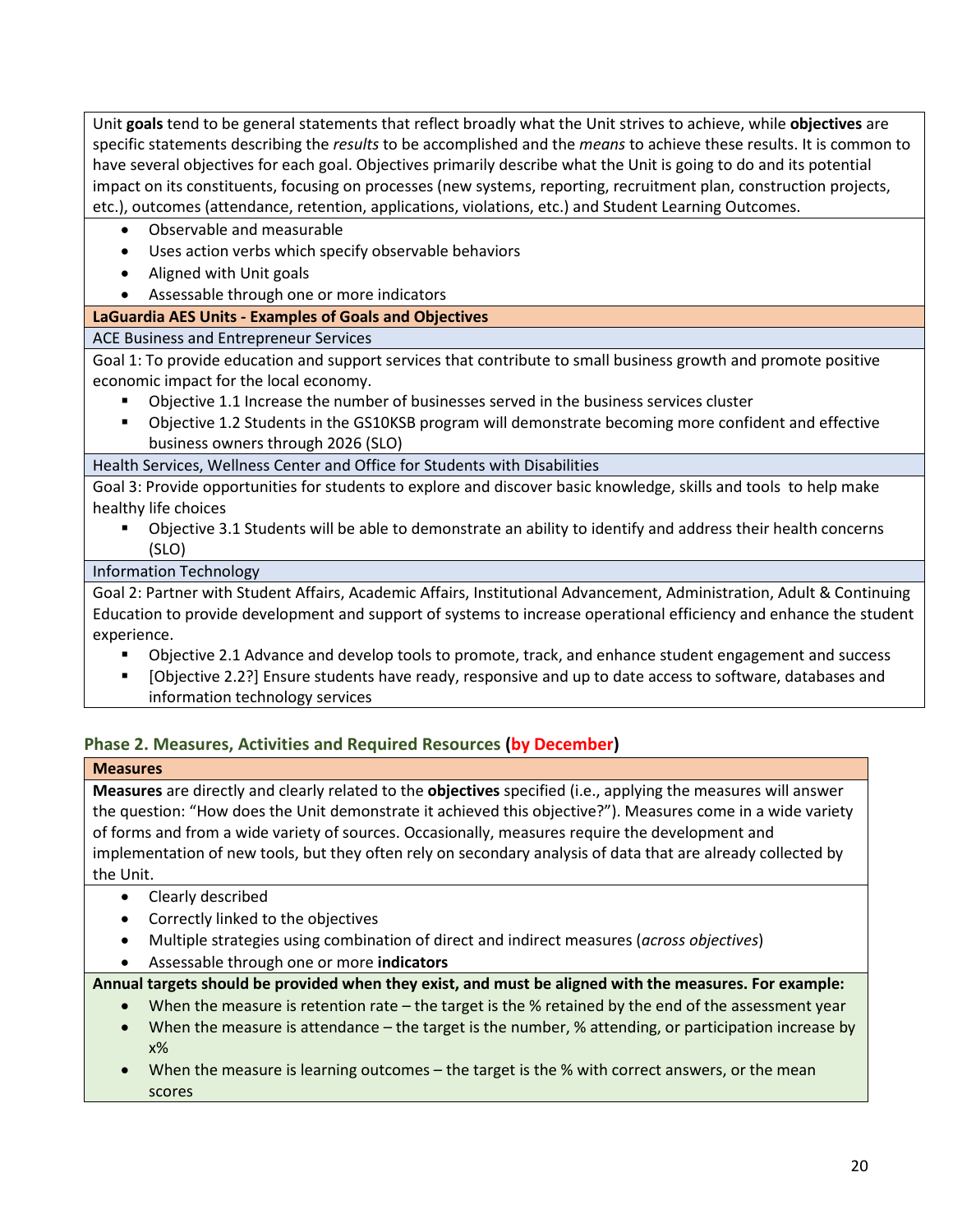**Activities**

Activities specify how the measures will be collected, what tools will be used, what instruments will be developed, and what documents will be created. Activities can also specify strategies that will facilitate the achievement of the objectives, creating workshops, training sessions, contacting students, communication strategies, programs, etc.

- Well planned; doable
- Support the outcomes and measures (initiatives, surveys, collecting data, emails, etc.)
- Responsibilities for activities are assigned
- Clear and realistic timeframes

### **Required Resources**

Consider resources required (staff, technology, assessment support, surveys, budget, etc.) in determining whether the collection of data is feasible and whether data collected will be accurate and reliable.

- What resources are needed to achieve the specified objectives, and accomplish the specified activities
- Any Cross-Divisional Collaboration?

### **LaGuardia AES Units - Examples for aligning Measures to Objectives**

Center for Teaching and Learning (CTL)

Objective 1.1 Increase one-semester retention and completed credits in the first year for students enrolled in First Year Seminar, compared to students in the same major not enrolled.

Measures:

- **E** Retention data (FYS next semester attendance compared to non-FYS)
- **EXP** Credit accumulation (FYS credits in one year compared to non-FYS).

Office of Institutional Research and Assessment (OIRA)

Objective 2.1 Coordinate and assist with strategic planning process through the collection and development of measurable outcomes and progress reports.

Measures:

- Maintain and update the institutional Effectiveness KPIs
- **Update the Strategic Plan goals and objectives measures**

### Marketing and Communications

Objective 1.1 Increase number of prospects and applicants through targeted and strategic communications and advertising plans.

### Measures:

- **Total applicants**
- Paid social media CTR
- Related website pages unique page views, time spent on page, bounce rate
- **Pipeline student email open/click rates**

### **Phase 3. Results, Analysis, Future Initiatives (by July, could change depending on the results timeline) Results**

Provide the actual findings and collected data. Data presented must relate to the measures specified and objectives assessed. Units may want to collect data continuously or take a snapshot at regular intervals, but collected data should represent the work the Unit performs throughout the year. The key to collecting data is planning. One of the biggest challenges that Units face when writing their results is realizing that a measure was not implemented. This often results in a scramble for data that may only loosely tie to the objectives and measures specified.

- Relevant results that are clearly linked to objectives and measures
- Complete, concise and well organized presentation of results